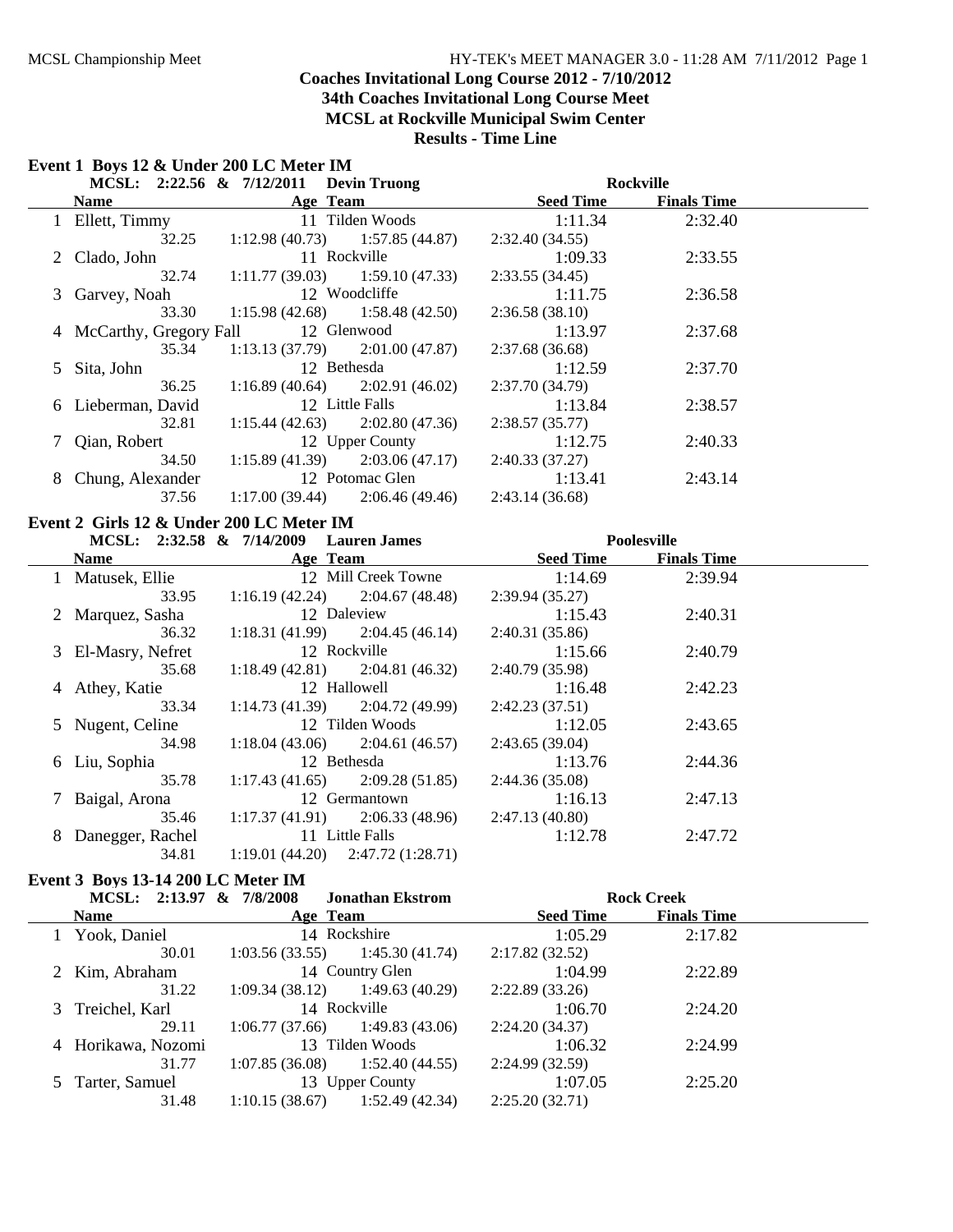## **Coaches Invitational Long Course 2012 - 7/10/2012 34th Coaches Invitational Long Course Meet MCSL at Rockville Municipal Swim Center**

**Results - Time Line**

|               | (Event 3 Boys 13-14 200 LC Meter IM) |                                   |                 |                  |                         |  |
|---------------|--------------------------------------|-----------------------------------|-----------------|------------------|-------------------------|--|
|               | <b>Name</b>                          | Age Team                          |                 | <b>Seed Time</b> | <b>Finals Time</b>      |  |
|               | 6 CU, Brandon                        | 13 Upper County                   |                 | 1:07.45          | 2:26.95                 |  |
|               | 30.81                                | $1:09.94(39.13)$ $1:54.03(44.09)$ |                 | 2:26.95(32.92)   |                         |  |
|               | Halem, Jacob                         | 13 Manchester Farm                |                 | 1:08.14          | 2:32.06                 |  |
|               | 31.93                                | 1:11.56(39.63)                    | 1:55.70(44.14)  | 2:32.06(36.36)   |                         |  |
|               | Edskes, Bouke                        | 14 Upper County                   |                 | 1:05.46          | DQ                      |  |
|               | 31.26                                | $1:09.91(38.65)$ $1:51.69(41.78)$ |                 | DQ(34.31)        |                         |  |
|               | Event 4 Girls 13-14 200 LC Meter IM  |                                   |                 |                  |                         |  |
|               | MCSL: 2:24.40 & 7/14/2009            | <b>Charlotte Meyer</b>            |                 |                  | <b>Carderock Spring</b> |  |
|               | <b>Name</b>                          | Age Team                          |                 | <b>Seed Time</b> | <b>Finals Time</b>      |  |
|               | 1 Lindsey, Hannah                    | 14 Regency Estates                |                 | 1:08.18          | 2:26.51                 |  |
|               | 31.46                                | $1:06.83(35.37)$ $1:51.89(45.06)$ |                 | 2:26.51(34.62)   |                         |  |
|               | 2 El-Masry, Sophie                   | 14 Rockville                      |                 | 1:10.87          | 2:29.79                 |  |
|               | 31.76                                | $1:11.22(39.46)$ $1:54.94(43.72)$ |                 | 2:29.79 (34.85)  |                         |  |
|               | 3 Holmes, Abbey                      | 14 Calverton                      |                 | 1:10.69          | 2:31.32                 |  |
|               | 32.26                                | $1:12.14(39.88)$ $1:57.84(45.70)$ |                 | 2:31.32 (33.48)  |                         |  |
| 4             | Song, Dorit                          | 14 Upper County                   |                 | 1:09.89          | 2:31.67                 |  |
|               | 32.12                                | $1:12.49(40.37)$ $1:56.76(44.27)$ |                 | 2:31.67 (34.91)  |                         |  |
| 5             | Song, Kelsy                          | 14 Woodcliffe                     |                 | 1:10.10          | 2:32.60                 |  |
|               | 33.79                                | $1:12.51(38.72)$ $1:57.31(44.80)$ |                 | 2:32.60(35.29)   |                         |  |
|               | Doan, Melanie                        | 14 Stonegate                      |                 | 1:11.53          | 2:33.23                 |  |
|               | 33.72                                | 1:12.81(39.09)                    | 1:58.87(46.06)  | 2:33.23(34.36)   |                         |  |
| $\mathcal{L}$ | Yegher, Jaycee                       | 13 Darnestown                     |                 | 1:11.07          | 2:34.97                 |  |
|               | 33.72                                | 1:15.07(41.35)                    | 1:57.61(42.54)  | 2:34.97 (37.36)  |                         |  |
|               | 8 Asbury, Fiona                      | 14 Potomac                        |                 | 1:11.50          | 2:39.06                 |  |
|               | 34.30                                | $1:14.66(40.36)$ $2:01.97(47.31)$ |                 | 2:39.06 (37.09)  |                         |  |
|               | Event 5 Men 15-18 200 LC Meter IM    |                                   |                 |                  |                         |  |
|               | MCSL: 2:09.17 & 7/8/1986             | <b>Mike Barrowman</b>             |                 |                  | <b>Montgomery Sq.</b>   |  |
|               | <b>Name</b>                          | Age Team                          |                 | <b>Seed Time</b> | <b>Finals Time</b>      |  |
|               | 1 Ekstrom, Jonathan                  | 18 Rock Creek                     |                 | 1:00.73          | 2:09.80                 |  |
|               | 28.17                                | $1:01.60(33.43)$ $1:38.80(37.20)$ |                 | 2:09.80(31.00)   |                         |  |
|               | 2 Foster, Jack                       | 16 Glenwood                       |                 | 1:02.46          | 2:11.02                 |  |
|               | 28.11                                | $1:02.50(34.39)$ $1:40.63(38.13)$ |                 | 2:11.02(30.39)   |                         |  |
|               | 3 GU, Harrison                       | 16 Rockville                      |                 | 1:01.87          | 2:13.22                 |  |
|               | 29.12                                | $1:04.88(35.76)$ $1:42.57(37.69)$ |                 | 2:13.22(30.65)   |                         |  |
|               | 4 Song, Gregory                      | 15 Darnestown                     |                 | 1:03.21          | 2:15.58                 |  |
|               | 28.17                                | 1:06.00(37.83)                    | 1:44.59(38.59)  | 2:15.58(30.99)   |                         |  |
|               | 5 Vissering, Carsten                 | 15 Old Georgetown                 |                 | 1:02.37          | 2:15.71                 |  |
|               | 28.60                                | 1:05.24(36.64)                    | 1:43.44(38.20)  | 2:15.71(32.27)   |                         |  |
| 6             | Goldberg, Steven                     | 17 Seven Locks                    |                 | 1:03.29          | 2:17.59                 |  |
|               | 29.81                                | 1:06.34(36.53)                    | 1:45.26 (38.92) | 2:17.59 (32.33)  |                         |  |
| 7             | Rios JR, Jorge                       | 17 Long Branch                    |                 | 1:02.69          | 2:18.50                 |  |
|               | 29.03                                | 1:03.38(34.35)                    | 1:45.95(42.57)  | 2:18.50(32.55)   |                         |  |
| 8             | Qian, Andrew                         | 16 Upper County                   |                 | 1:03.31          | 2:35.83                 |  |
|               | 32.89                                | 1:12.48(39.59)                    | 1:57.50(45.02)  | 2:35.83 (38.33)  |                         |  |
|               | Event 6 Women 15-18 200 LC Meter IM  |                                   |                 |                  |                         |  |
|               | MCSL: 2:19.63 & 7/13/2010            | <b>Sarah Haase</b>                |                 |                  | <b>Flower Valley</b>    |  |
|               | <b>Name</b>                          | Age Team                          |                 | <b>Seed Time</b> | <b>Finals Time</b>      |  |
|               | 1 Meyer, Charlotte                   | 17 Carderock Springs              |                 | 1:07.63          | 2:20.08                 |  |

30.02 1:05.89 (35.87) 1:47.15 (41.26) 2:20.08 (32.93)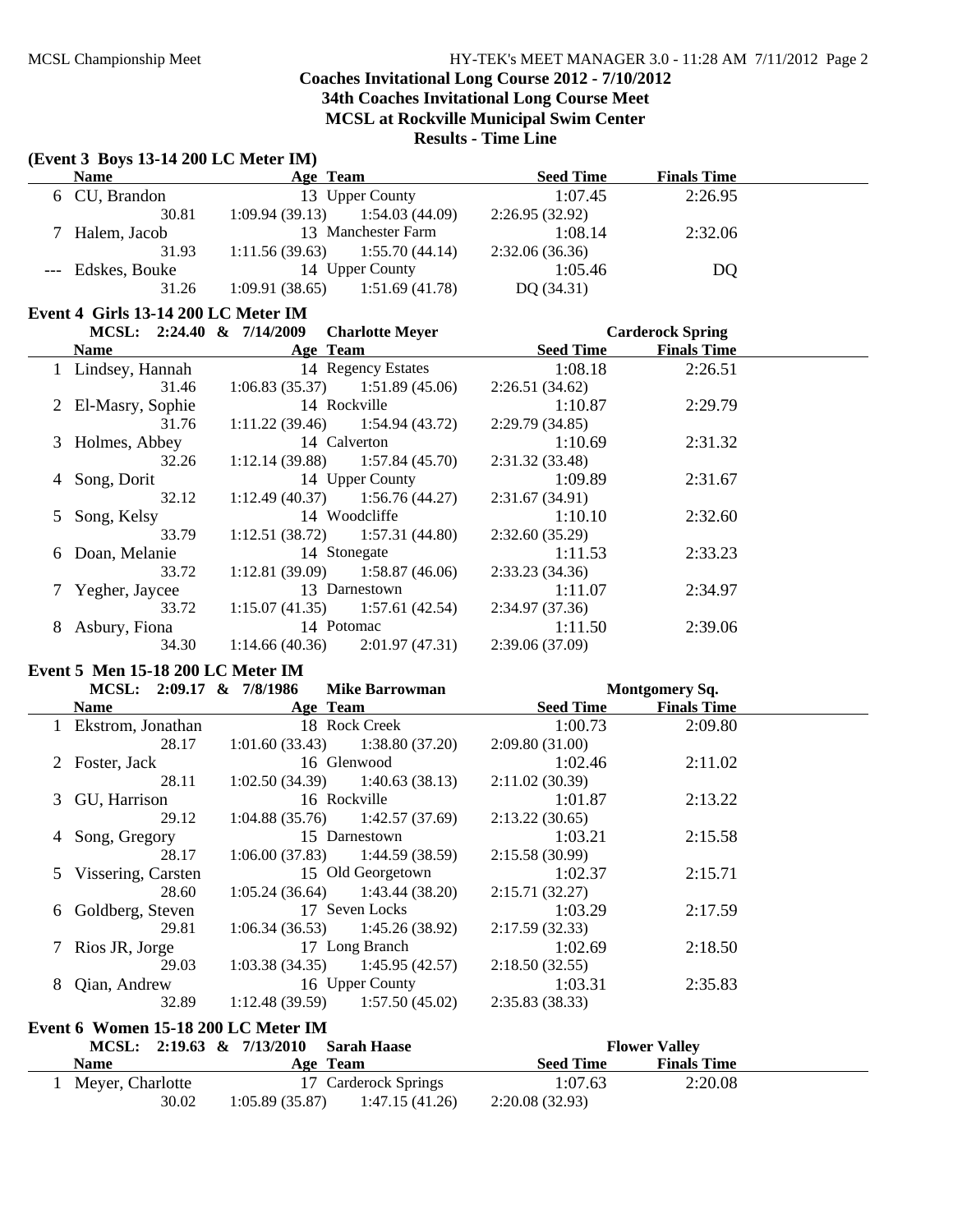## **Coaches Invitational Long Course 2012 - 7/10/2012 34th Coaches Invitational Long Course Meet**

**MCSL at Rockville Municipal Swim Center**

## **Results - Time Line**

| (Event 6 Women 15-18 200 LC Meter IM) |  |  |  |  |  |  |
|---------------------------------------|--|--|--|--|--|--|
|---------------------------------------|--|--|--|--|--|--|

|   | <b>Name</b>       | Age Team       |                                   | <b>Seed Time</b> | <b>Finals Time</b> |  |
|---|-------------------|----------------|-----------------------------------|------------------|--------------------|--|
|   | 2 LI, Kristina    |                | 16 Stonebridge                    | 1:10.22          | 2:24.85            |  |
|   | 30.92             | 1:06.25(35.33) | 1:51.87(45.62)                    | 2:24.85(32.98)   |                    |  |
|   | 3 Hanson, Diana   |                | 17 Upper County                   | 1:08.24          | 2:27.56            |  |
|   | 31.98             | 1:12.20(40.22) | 1:53.61 (41.41)                   | 2:27.56(33.95)   |                    |  |
|   | 4 Tong, Reia      | 18 Bethesda    |                                   | 1:08.37          | 2:28.06            |  |
|   | 30.24             | 1:08.11(37.87) | 1:53.65(45.54)                    | 2:28.06(34.41)   |                    |  |
|   | 5 Clark, Caroline |                | 16 Mill Creek Towne               | 1:09.36          | 2:28.55            |  |
|   | 31.34             | 1:10.14(38.80) | 1:54.73 (44.59)                   | 2:28.55(33.82)   |                    |  |
| 6 | Johnson, Morgan   |                | 16 Norbeck Grove                  | 1:10.44          | 2:28.57            |  |
|   | 30.80             |                | $1:08.53(37.73)$ $1:56.42(47.89)$ | 2:28.57(32.15)   |                    |  |
|   | Zhang, Emily      |                | 15 Rockville                      | 1:09.14          | 2:29.80            |  |
|   | 31.91             | 1:11.15(39.24) | 1:55.34 (44.19)                   | 2:29.80(34.46)   |                    |  |
| 8 | Horikawa, Natsumi |                | 15 Tilden Woods                   | 1:10.48          | 2:31.14            |  |
|   | 32.23             | 1:08.61(36.38) | 1:55.38(46.77)                    | 2:31.14(35.76)   |                    |  |

### **Event 7 Boys 8 & Under 50 LC Meter Freestyle**

|      | <b>MCSL:</b>       | 32.73 & 7/14/2009 | <b>Timmy Ellett</b> |                  | <b>Tilden Woods</b> |  |
|------|--------------------|-------------------|---------------------|------------------|---------------------|--|
|      | <b>Name</b>        |                   | Age Team            | <b>Seed Time</b> | <b>Finals Time</b>  |  |
|      | 1 Nachod, Benjamin |                   | 8 Germantown        | 16.27            | 35.32               |  |
|      | 2 Martin, Zach     |                   | 8 Quince Orchard    | 16.57            | 37.04               |  |
|      | 3 Tun, Ethan       |                   | 8 Potomac           | 17.41            | 37.61               |  |
|      | *4 Odim, Emmanuel  |                   | 8 Rockville         | 17.42            | 37.96               |  |
| $*4$ | Seen, Leo          |                   | 8 Upper County      | 16.13            | 37.96               |  |
|      | *6 Fitch, David    |                   | 8 Potomac           | 15.98            | 38.07               |  |
|      | *6 Orcey, Oliver   |                   | 8 Woodley Gardens   | 17.31            | 38.07               |  |
|      | Webster, Jordan    |                   | 8 Mill Creek Towne  | 17.57            | 39.62               |  |

### **Event 8 Girls 8 & Under 50 LC Meter Freestyle**

|    | <b>MCSL:</b>          | 34.45 & $7/13/2010$ | <b>Megan Kenna Sharkey</b> |                  | <b>Potomac Woods</b> |  |
|----|-----------------------|---------------------|----------------------------|------------------|----------------------|--|
|    | <b>Name</b>           |                     | Age Team                   | <b>Seed Time</b> | <b>Finals Time</b>   |  |
|    | Berger, Jill          |                     | 8 Little Falls             | 17.30            | $34.43 \&$           |  |
|    | 2 Baroldi, Giulia     |                     | 8 Potomac Glen             | 16.47            | 36.23                |  |
|    | 3 Hallmark, Kate      |                     | 8 Bethesda                 | 16.87            | 36.92                |  |
|    | 4 Hovis, Sophia       |                     | 8 Daleview                 | 17.81            | 37.83                |  |
|    | 5 Vanderzon, Delia    |                     | 8 Somerset                 | 17.47            | 38.48                |  |
|    | 6 Gray, Molly         |                     | 8 Ashton                   | 17.74            | 38.64                |  |
|    | 7 Venditti, Francesca |                     | 8 Country Glen             | 17.93            | 38.90                |  |
| 8. | Dicello, Kayla        |                     | 8 Woodcliffe               | 18.00            | 41.70                |  |

### **Event 9 Boys 9-10 100 LC Meter Freestyle**

|   | MCSL: $1:05.65 \& 7/12/2011$ | <b>Timmy Ellett</b> |                  | <b>Tilden Woods-PV</b> |  |
|---|------------------------------|---------------------|------------------|------------------------|--|
|   | <b>Name</b>                  | Age Team            | <b>Seed Time</b> | <b>Finals Time</b>     |  |
|   | Laracuente, Gabriel          | 10 Quince Orchard   | 31.24            | 1:07.25                |  |
|   | 32.75                        | 1:07.25(34.50)      |                  |                        |  |
|   | 2 Lindner, Jacob             | 10 Lakeland         | 30.94            | 1:08.72                |  |
|   | 32.67                        | 1:08.72(36.05)      |                  |                        |  |
|   | 3 Wang, Daniel               | 10 Rockshire        | 32.42            | 1:09.62                |  |
|   | 33.52                        | 1:09.62(36.10)      |                  |                        |  |
| 4 | Sabad, Michael               | 10 Germantown       | 32.31            | 1:09.82                |  |
|   | 34.07                        | 1:09.82(35.75)      |                  |                        |  |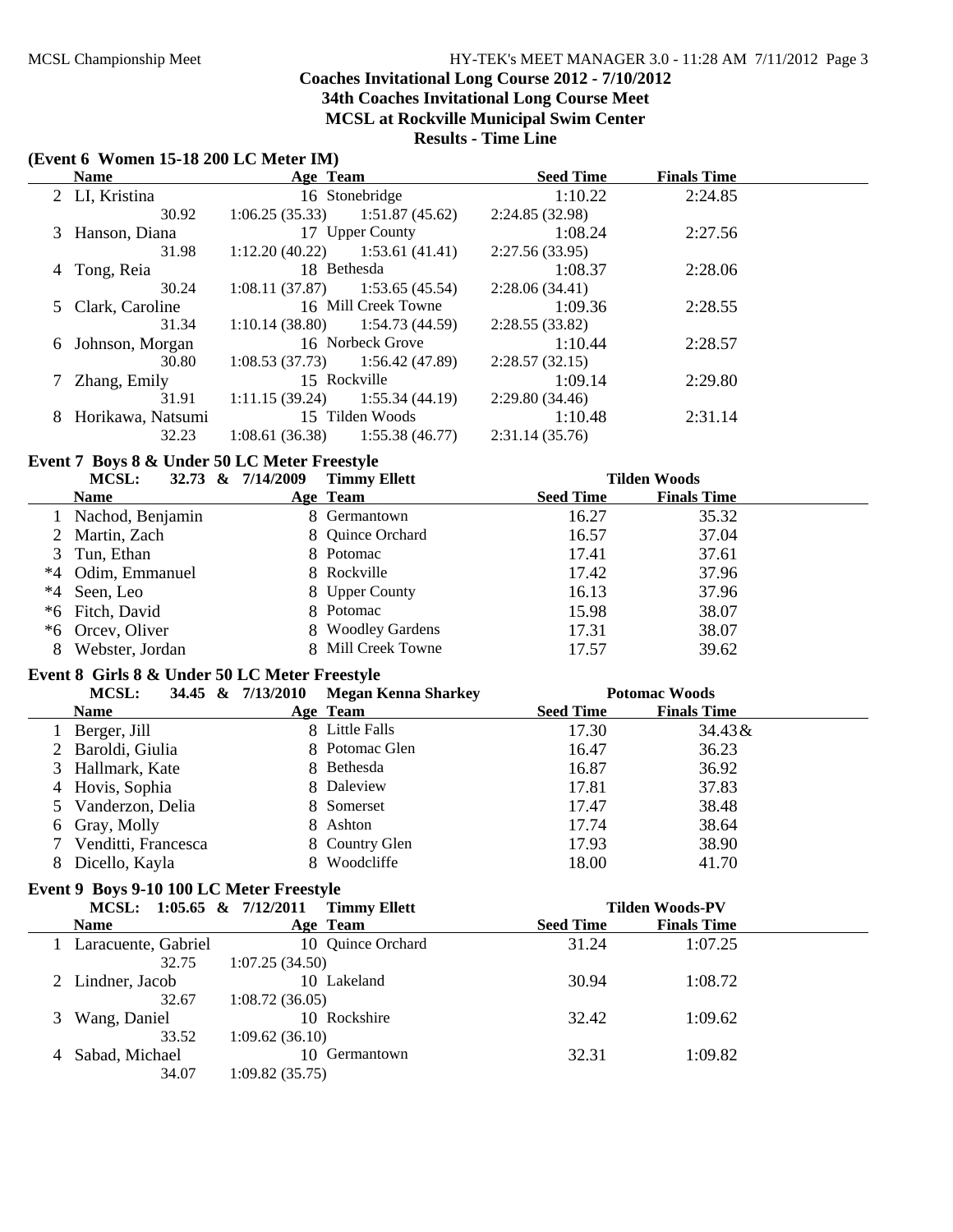## **Coaches Invitational Long Course 2012 - 7/10/2012 34th Coaches Invitational Long Course Meet MCSL at Rockville Municipal Swim Center**

**Results - Time Line**

|               | (Event 9 Boys 9-10 100 LC Meter Freestyle) |                                            |                  |                     |  |
|---------------|--------------------------------------------|--------------------------------------------|------------------|---------------------|--|
|               | <b>Name</b>                                | Age Team                                   | <b>Seed Time</b> | <b>Finals Time</b>  |  |
| 5             | Gruner, Ryan                               | 10 Stonegate                               | 31.69            | 1:11.31             |  |
|               | 33.33                                      | 1:11.31(37.98)                             |                  |                     |  |
|               | Karayianis, Nick                           | 10 Rockville                               | 32.87            | 1:13.40             |  |
|               | 34.61                                      | 1:13.40(38.79)                             |                  |                     |  |
|               | Oehler, Harrison                           | 10 Woodley Gardens                         | 32.99            | 1:13.62             |  |
|               | 34.98                                      | 1:13.62(38.64)                             |                  |                     |  |
|               | Rutberg, Noah                              | 9 Regency Estates                          | 33.24            | 1:13.94             |  |
|               | 35.03                                      | 1:13.94(38.91)                             |                  |                     |  |
|               | Event 10 Girls 9-10 100 LC Meter Freestyle |                                            |                  |                     |  |
|               | MCSL: 1:06.75 & 7/10/2007                  | Natsumi Horikawa                           |                  | <b>Tilden Woods</b> |  |
|               | <b>Name</b>                                | Age Team                                   | <b>Seed Time</b> | <b>Finals Time</b>  |  |
|               | 1 Sharkey, Megan Kenna                     | 10 Potomac Woods                           | 31.34            | 1:07.62             |  |
|               | 33.29                                      | 1:07.62(34.33)                             |                  |                     |  |
|               | Fischer, Maya                              | 10 East Gate                               | 32.23            | 1:08.93             |  |
|               | 33.31                                      | 1:08.93(35.62)                             |                  |                     |  |
| 3             | Burgett, Grace                             | 10 Tilden Woods                            | 32.78            | 1:11.50             |  |
|               | 34.23                                      | 1:11.50(37.27)                             |                  |                     |  |
| 4             | Howley, Caroline                           | 10 Potomac Woods                           | 32.90            | 1:12.74             |  |
|               | 34.81                                      | 1:12.74(37.93)                             |                  |                     |  |
|               | Adelman, Cailynn Leigh                     | 10 Darnestown                              | 33.56            | 1:15.53             |  |
|               | 35.55                                      | 1:15.53(39.98)                             |                  |                     |  |
|               | Lamb, Shannon                              | 10 Stonegate                               | 33.25            | 1:15.80             |  |
| b             | 35.57                                      |                                            |                  |                     |  |
|               |                                            | 1:15.80(40.23)<br>10 Stonegate             | 33.35            | 1:16.01             |  |
| $\mathcal{L}$ | Wallace, Jordan                            |                                            |                  |                     |  |
|               | 36.64                                      | 1:16.01(39.37)                             |                  |                     |  |
|               | 8 Zupnik, Tatum<br>36.76                   | 10 Rock Creek                              | 33.12            | 1:17.65             |  |
|               |                                            | 1:17.65(40.89)                             |                  |                     |  |
|               |                                            | Event 11 Boys 11-12 100 LC Meter Freestyle |                  |                     |  |
|               | MCSL: 1:00.03 & 7/15/2003                  | <b>Jesse Cunningham</b>                    |                  | <b>Upper County</b> |  |
|               | <b>Name</b>                                | Age Team                                   | <b>Seed Time</b> | <b>Finals Time</b>  |  |
|               | 1 Wijesekera, Sanjay                       | 12 Rockville                               | 27.68            | 59.05 &             |  |
|               | 28.38                                      | 59.05 (30.67)                              |                  |                     |  |
|               | Ott, Brady                                 | 12 Stonegate                               | 27.97            | 1:02.38             |  |
|               | 29.11                                      | 1:02.38(33.27)                             |                  |                     |  |
| 3             | Kim, Justin                                | 12 Woodcliffe                              | 28.73            | 1:02.53             |  |
|               | 30.41                                      | 1:02.53(32.12)                             |                  |                     |  |
|               | *4 Chapman, Daniel                         | 11 Plantations                             | 29.56            | 1:04.40             |  |
|               | 30.47                                      | 1:04.40(33.93)                             |                  |                     |  |
| $*4$          | Umansky, David                             | 12 Rockville                               | 29.24            | 1:04.40             |  |
|               | 30.70                                      | 1:04.40(33.70)                             |                  |                     |  |
| 6             | Braviak, Matthew                           | 12 Tilden Woods                            | 29.77            | 1:04.90             |  |
|               | 31.14                                      | 1:04.90(33.76)                             |                  |                     |  |
| 7             | Nguyen, Matthew                            | 12 King Farm                               | 29.83            | 1:05.39             |  |
|               | 30.81                                      | 1:05.39(34.58)                             |                  |                     |  |
| 8             | Howley, Joe                                | 12 Potomac Woods                           | 29.86            | 1:05.91             |  |
|               | 31.19                                      | 1:05.91 (34.72)                            |                  |                     |  |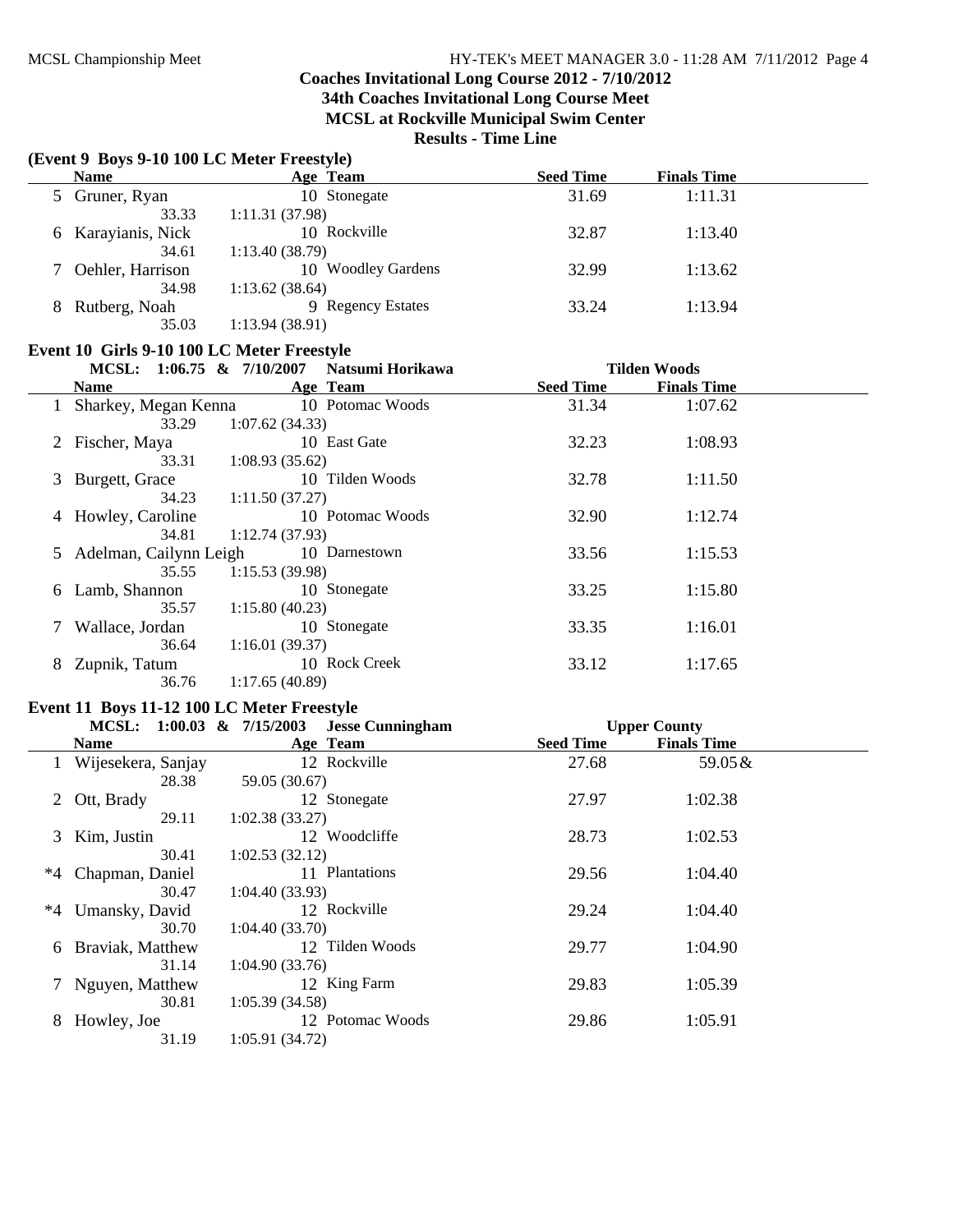### **Coaches Invitational Long Course 2012 - 7/10/2012 34th Coaches Invitational Long Course Meet**

**MCSL at Rockville Municipal Swim Center**

**Results - Time Line**

|  |  | Event 12 Girls 11-12 100 LC Meter Freestyle |  |
|--|--|---------------------------------------------|--|
|--|--|---------------------------------------------|--|

|          | <b>MCSL:</b>      | 1:00.62 & $7/14/2009$<br><b>Caroline McTaggart</b> |                  | <b>Chevy Chase Rec</b> |  |
|----------|-------------------|----------------------------------------------------|------------------|------------------------|--|
|          | <b>Name</b>       | Age Team                                           | <b>Seed Time</b> | <b>Finals Time</b>     |  |
| $\bf{l}$ | Grant, Sammie     | 11 Daleview                                        | 29.15            | 1:03.41                |  |
|          | 30.32             | 1:03.41(33.09)                                     |                  |                        |  |
|          | 2 Merkin, Jocelyn | 12 Rockshire                                       | 30.28            | 1:05.65                |  |
|          | 30.60             | 1:05.65(35.05)                                     |                  |                        |  |
|          | 3 Liu, Sophia     | 12 Bethesda                                        | 29.96            | 1:05.73                |  |
|          | 31.40             | 1:05.73(34.33)                                     |                  |                        |  |
| 4        | N'Gambwa, Amina   | 12 Middlebridge                                    | 30.33            | 1:05.80                |  |
|          | 31.77             | 1:05.80(34.03)                                     |                  |                        |  |
| 5.       | Wang, Julia       | 11 Westleigh                                       | 30.59            | 1:06.52                |  |
|          | 32.43             | 1:06.52(34.09)                                     |                  |                        |  |
| 6        | Elliott, Grace    | 12 Manchester Farm                                 | 30.60            | 1:06.93                |  |
|          | 32.50             | 1:06.93(34.43)                                     |                  |                        |  |
|          | Robison, Erica    | 12 Mohican                                         | 30.47            | 1:07.94                |  |
|          | 31.28             | 1:07.94(36.66)                                     |                  |                        |  |
| 8        | Dunne, Lauren     | 12 Quince Orchard                                  | 30.63            | 1:08.98                |  |
|          | 32.55             | 1:08.98(36.43)                                     |                  |                        |  |

## **Event 13 Boys 13-14 100 LC Meter Freestyle**

|   | MCSL:             | 54.25 & 7/10/2007<br><b>Matt Thomas</b> |                  | <b>Manor Woods</b> |  |
|---|-------------------|-----------------------------------------|------------------|--------------------|--|
|   | <b>Name</b>       | Age Team                                | <b>Seed Time</b> | <b>Finals Time</b> |  |
|   | Lin, Adrian       | 14 Potomac                              | 25.78            | 55.81              |  |
|   | 26.97             | 55.81 (28.84)                           |                  |                    |  |
| 2 | Silva, Vini       | 14 Tilden Woods                         | 26.87            | 57.98              |  |
|   | 28.07             | 57.98 (29.91)                           |                  |                    |  |
|   | 3 CU, Brandon     | 13 Upper County                         | 26.81            | 59.00              |  |
|   | 28.37             | 59.00 (30.63)                           |                  |                    |  |
| 4 | Tarbrake, Brandon | 14 Stonegate                            | 27.13            | 59.61              |  |
|   | 28.75             | 59.61 (30.86)                           |                  |                    |  |
|   | 5 MACKEY, Colin   | 14 Country Glen                         | 27.01            | 59.65              |  |
|   | 28.50             | 59.65 (31.15)                           |                  |                    |  |
| 6 | Lazar, Jason      | 14 Potomac Woods                        | 26.05            | 59.77              |  |
|   | 27.49             | 59.77 (32.28)                           |                  |                    |  |
|   | Davila, Jordan    | 14 Wildwood Manor                       | 26.82            | 1:00.63            |  |
|   | 28.70             | 1:00.63(31.93)                          |                  |                    |  |
| 8 | Jeang, John       | 14 Rockville                            | 26.52            | 1:02.23            |  |
|   | 29.63             | 1:02.23(32.60)                          |                  |                    |  |

### **Event 14 Girls 13-14 100 LC Meter Freestyle**

| <b>MCSL:</b>         | 56.86 & 7/12/2011 | <b>Katie Ledecky</b> |                  | <b>Palisades</b>   |  |
|----------------------|-------------------|----------------------|------------------|--------------------|--|
| <b>Name</b>          |                   | Age Team             | <b>Seed Time</b> | <b>Finals Time</b> |  |
| GU, Elaina           |                   | 14 Rockville         | 28.23            | 59.06              |  |
| 28.62                | 59.06 (30.44)     |                      |                  |                    |  |
| 2 Johnson, Catherine |                   | 14 Twin Farms        | 28.54            | 1:01.36            |  |
| 28.73                | 1:01.36(32.63)    |                      |                  |                    |  |
| 3 Richter, Audrey    |                   | 13 Norbeck Hills     | 28.44            | 1:01.94            |  |
| 29.70                | 1:01.94(32.24)    |                      |                  |                    |  |
| 4 Zarchin, Maddy     |                   | 13 Lakeland          | 28.91            | 1:02.51            |  |
| 30.21                | 1:02.51(32.30)    |                      |                  |                    |  |
| 5 Kirsch, Sydney     |                   | 14 Cedarbrook        | 28.47            | 1:02.53            |  |
| 29.86                | 1:02.53(32.67)    |                      |                  |                    |  |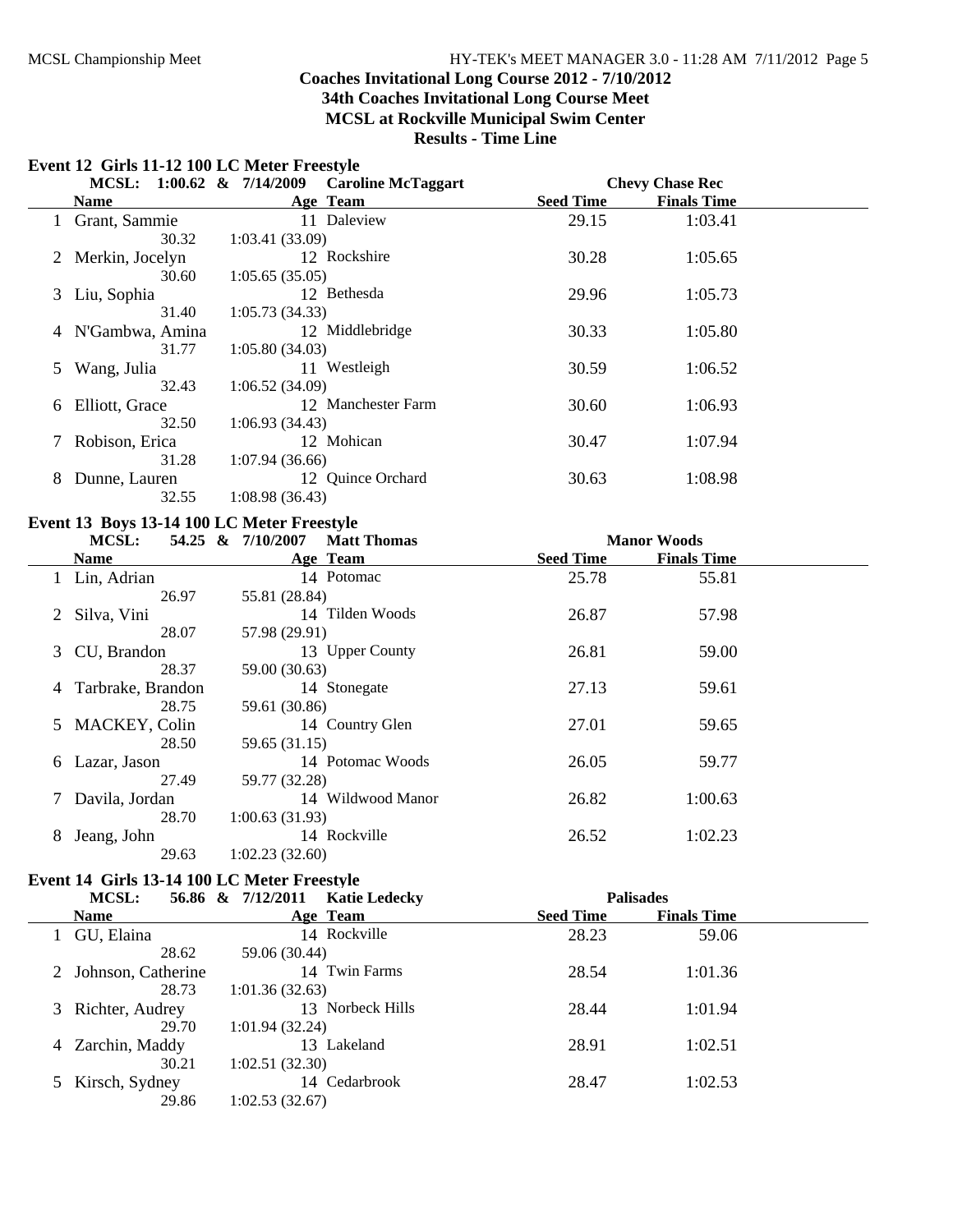## **Coaches Invitational Long Course 2012 - 7/10/2012 34th Coaches Invitational Long Course Meet MCSL at Rockville Municipal Swim Center**

**Results - Time Line**

|   |                                           | (Event 14 Girls 13-14 100 LC Meter Freestyle) |                 |                  |                       |  |  |  |  |
|---|-------------------------------------------|-----------------------------------------------|-----------------|------------------|-----------------------|--|--|--|--|
|   | <b>Name</b>                               | Age Team                                      |                 | <b>Seed Time</b> | <b>Finals Time</b>    |  |  |  |  |
|   | 6 Doan, Melanie                           | 14 Stonegate                                  |                 | 28.25            | 1:02.90               |  |  |  |  |
|   | 29.76                                     | 1:02.90(33.14)                                |                 |                  |                       |  |  |  |  |
| 7 | Zhang, Lynn                               | 14 Rockville                                  |                 | 29.42            | 1:04.88               |  |  |  |  |
|   | 31.61                                     | 1:04.88(33.27)                                |                 |                  |                       |  |  |  |  |
|   | 8 Asbury, Fiona                           | 14 Potomac                                    |                 | 29.33            | 1:05.79               |  |  |  |  |
|   | 31.40                                     | 1:05.79(34.39)                                |                 |                  |                       |  |  |  |  |
|   | Event 15 Men 15-18 200 LC Meter Freestyle |                                               |                 |                  |                       |  |  |  |  |
|   |                                           | MCSL: 1:53.85 & 7/12/2011 Matt Thomas         |                 |                  | <b>Manor Woods-PV</b> |  |  |  |  |
|   | <b>Name</b>                               | Age Team                                      |                 | <b>Seed Time</b> | <b>Finals Time</b>    |  |  |  |  |
|   | 1 Powell, Garrett                         | 17 Tilden Woods                               |                 | 54.57            | 1:55.11               |  |  |  |  |
|   | 26.71                                     | 55.61 (28.90) 1:25.25 (29.64)                 |                 | 1:55.11(29.86)   |                       |  |  |  |  |
| 2 | Goddard, Grant                            | 15 Palisades                                  |                 | 54.10            | 1:57.86               |  |  |  |  |
|   | 26.83                                     | 56.32 (29.49)                                 | 1:27.03(30.71)  | 1:57.86(30.83)   |                       |  |  |  |  |
| 3 | Mangold, Barry                            | 17 Tilden Woods                               |                 | 53.72            | 1:59.59               |  |  |  |  |
|   | 27.24                                     | $57.05(29.81)$ $1:27.81(30.76)$               |                 | 1:59.59(31.78)   |                       |  |  |  |  |
| 4 | Gibson, Andrew                            | 15 Westleigh                                  |                 | 55.31            | 2:00.85               |  |  |  |  |
|   | 28.70                                     | 59.49 (30.79)<br>1:30.10(30.61)               |                 | 2:00.85(30.75)   |                       |  |  |  |  |
|   | Wysocki, Christopher                      | 18 Country Glen                               |                 | 55.11            | 2:01.86               |  |  |  |  |
|   | 27.59                                     | 57.67 (30.08)<br>1:29.56(31.89)               |                 | 2:01.86 (32.30)  |                       |  |  |  |  |
|   | 6 Laracuente, Xavier                      | 15 Quince Orchard                             |                 | 55.22            | 2:03.16               |  |  |  |  |
|   | 28.28                                     | 59.17 (30.89) 1:31.87 (32.70)                 |                 | 2:03.16(31.29)   |                       |  |  |  |  |
|   | 7 Freeman, John                           | 16 Kentlands                                  |                 | 55.19            | 2:03.44               |  |  |  |  |
|   | 28.54                                     | 59.19 (30.65)<br>1:31.09 (31.90)              |                 | 2:03.44(32.35)   |                       |  |  |  |  |
|   | 8 Whitescarver, Ryan                      | 18 Old Georgetown                             |                 | 55.42            | 2:05.28               |  |  |  |  |
|   | 27.86                                     | 58.88 (31.02)<br>1:31.77(32.89)               |                 | 2:05.28(33.51)   |                       |  |  |  |  |
|   |                                           | Event 16 Women 15-18 200 LC Meter Freestyle   |                 |                  |                       |  |  |  |  |
|   |                                           | MCSL: 2:03.19 & 7/12/2011 Elizabeth Pepper    |                 |                  | Poolesville-PV        |  |  |  |  |
|   | <b>Name</b>                               | Age Team                                      |                 | <b>Seed Time</b> | <b>Finals Time</b>    |  |  |  |  |
|   | 1 Kolanowski, Anna                        | 16 Bethesda                                   |                 | 58.79            | 2:05.89               |  |  |  |  |
|   | 30.07                                     | $1:02.83(32.76)$ $1:34.52(31.69)$             |                 | 2:05.89(31.37)   |                       |  |  |  |  |
|   | 2 Fosburgh, Callie                        | 18 Bannockburn                                |                 | 1:00.80          | 2:07.54               |  |  |  |  |
|   | 29.82                                     | $1:01.90(32.08)$ $1:34.60(32.70)$             |                 | 2:07.54(32.94)   |                       |  |  |  |  |
| 3 | Anderson, Ellen                           | 18 North Creek                                |                 | 1:01.14          | 2:07.68               |  |  |  |  |
|   | 30.24                                     | 1:02.40(32.16)                                | 1:34.84 (32.44) | 2:07.68(32.84)   |                       |  |  |  |  |

## **Event 17 Boys 8 & Under 50 LC Meter Backstroke**

| MCSL:            | 39.82 & 7/13/1999 | <b>Sean Stewart</b> |                  | <b>New Mark Commons</b> |  |
|------------------|-------------------|---------------------|------------------|-------------------------|--|
| Name             |                   | Age Team            | <b>Seed Time</b> | <b>Finals Time</b>      |  |
| Fitch, David     |                   | 8 Potomac           | 19.82            | 44.67                   |  |
| 2 Odim. Emmanuel |                   | 8 Rockville         | 19.85            | 45.42                   |  |

4 Kannan, Sarah 2:10.06 15 Bethesda 1:01.37 30.35 1:03.61 (33.26) 1:37.13 (33.52) 2:10.06 (32.93) 5 McTaggart, Caroline 15 Chevy Chase Rec 58.44 2:11.19 30.12 1:02.71 (32.59) 1:37.10 (34.39) 2:11.19 (34.09) 6 Fosburgh, Elizabeth 2:11.61 17 Bannockburn 1:00.87 30.19 1:03.14 (32.95) 1:37.23 (34.09) 2:11.61 (34.38) 7 Kondis, Kyra 15 James Creek 1:00.90 2:12.25 30.14 1:03.42 (33.28) 1:37.80 (34.38) 2:12.25 (34.45) 8 Petit, Rosannah 15 Upper County 1:01.31 2:16.88 31.25 1:05.02 (33.77) 1:41.04 (36.02) 2:16.88 (35.84)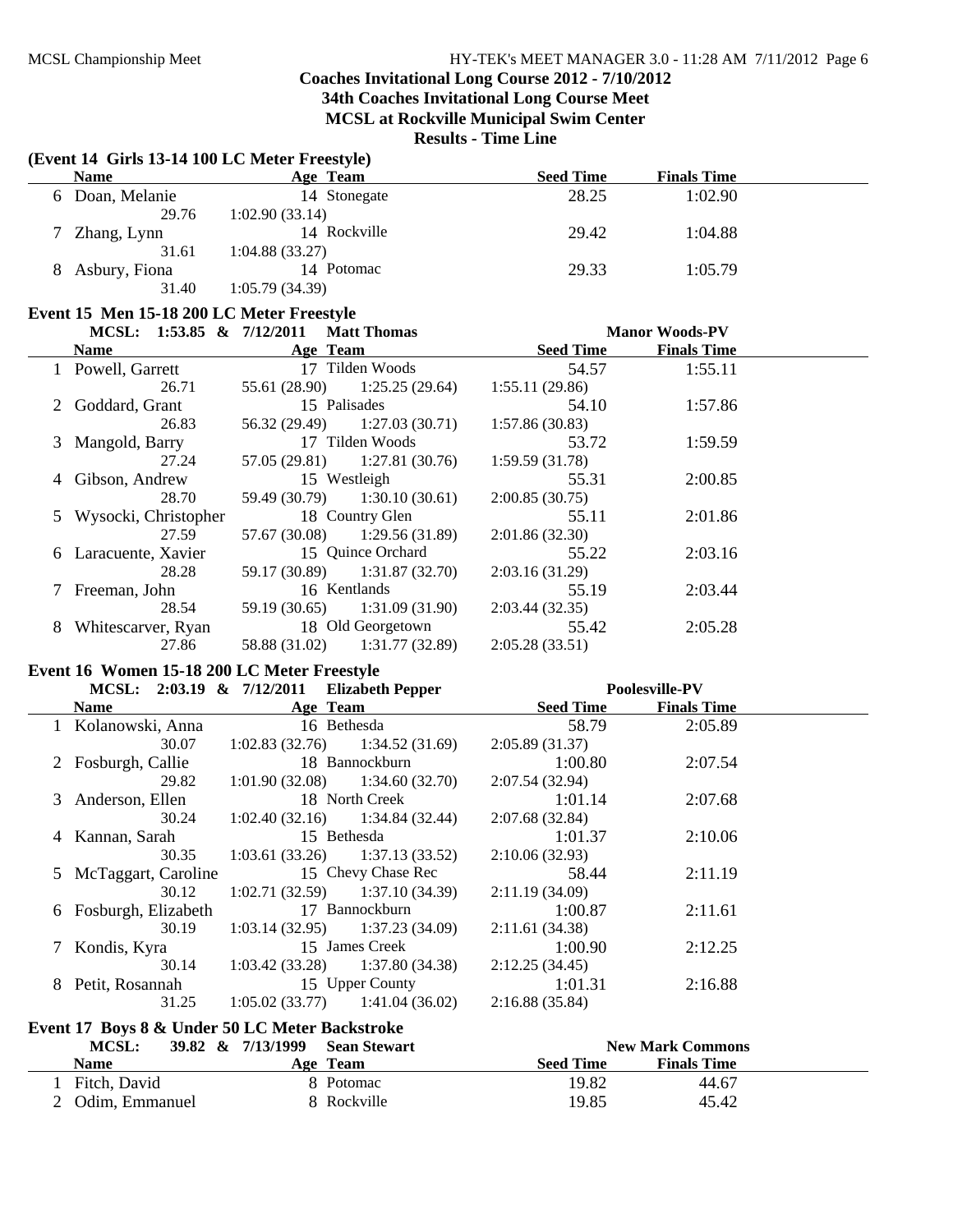## **Coaches Invitational Long Course 2012 - 7/10/2012 34th Coaches Invitational Long Course Meet**

**MCSL at Rockville Municipal Swim Center**

|              | (Event 17 Boys 8 & Under 50 LC Meter Backstroke) |                |                         |                  |                         |  |
|--------------|--------------------------------------------------|----------------|-------------------------|------------------|-------------------------|--|
|              | <b>Name</b>                                      |                | Age Team                | <b>Seed Time</b> | <b>Finals Time</b>      |  |
|              | 3 Hou, Joshua                                    |                | 8 Rockville             | 19.99            | 45.87                   |  |
| 4            | Wolfson, Josh                                    | 8              | Tallyho                 | 20.42            | 46.50                   |  |
| 5            | Karayianis, Alex                                 | 8              | Rockville               | 21.78            | 46.55                   |  |
| 6            | Soros, Martin                                    | 8              | Wildwood Manor          | 21.09            | 46.75                   |  |
| 7            | Webster, Jordan                                  | 8              | Mill Creek Towne        | 21.67            | 46.81                   |  |
| 8            | Lee, Jett                                        |                | 8 Mill Creek Towne      | 21.69            | 48.83                   |  |
|              | Event 18 Girls 8 & Under 50 LC Meter Backstroke  |                |                         |                  |                         |  |
|              | MCSL:<br>40.44 & 7/10/2007                       |                | <b>Eliya Harnood</b>    |                  | Germantown              |  |
|              | <b>Name</b>                                      |                | Age Team                | <b>Seed Time</b> | <b>Finals Time</b>      |  |
| 1            | Hallmark, Kate                                   |                | 8 Bethesda              | 20.48            | 43.98                   |  |
| 2            | Myers, Ella Donya                                | 8              | King Farm               | 21.26            | 47.19                   |  |
| 3            | Kincaid, Colleen                                 | 8              | Robin Hood              | 22.00            | 48.02                   |  |
| 4            | Dicello, Kayla                                   | 8              | Woodcliffe              | 22.32            | 48.81                   |  |
|              | Zoltick, Stephanie                               | 8              | <b>Inverness Forest</b> | 22.31            | 49.00                   |  |
| 5<br>6       | Kincaid, Meaghan                                 | 8              | Robin Hood              | 22.21            | 49.41                   |  |
| 7            | CU, Jasmine                                      | 8              | <b>Upper County</b>     | 21.00            | 51.35                   |  |
|              |                                                  | 8              | Country Glen            | 22.48            | 52.62                   |  |
| 8            | Venditti, Francesca                              |                |                         |                  |                         |  |
|              | Event 19 Boys 9-10 50 LC Meter Backstroke        |                |                         |                  |                         |  |
|              | MCSL:<br>35.17 & 7/10/2001                       |                | <b>Sean Stewart</b>     |                  | <b>New Mark Commons</b> |  |
|              | <b>Name</b>                                      |                | Age Team                | <b>Seed Time</b> | <b>Finals Time</b>      |  |
|              | 1 Laracuente, Gabriel                            |                | 10 Quince Orchard       | 16.93            | 36.10                   |  |
| 2            | Song, Kenny                                      |                | 10 Woodcliffe           | 16.57            | 36.34                   |  |
| 3            | Oehler, Harrison                                 |                | 10 Woodley Gardens      | 17.58            | 37.18                   |  |
| 4            | Gross, Jordan                                    |                | 10 Country Glen         | 17.50            | 37.36                   |  |
| 5            | Gruner, Ryan                                     | 10             | Stonegate               | 17.18            | 38.53                   |  |
| 6            | Karayianis, Nick                                 | 10             | Rockville               | 18.27            | 38.94                   |  |
| 7            | Feyerick, Brett                                  | 9              | Tallyho                 | 18.23            | 40.86                   |  |
| 8            | VU, Christopher                                  |                | 9 Stonegate             | 18.37            | 42.29                   |  |
|              | Event 20 Girls 9-10 50 LC Meter Backstroke       |                |                         |                  |                         |  |
|              | MCSL:<br>35.09 & 7/14/1998                       |                | Laura Eull              |                  | <b>Country Glen</b>     |  |
|              | <b>Name</b>                                      |                | Age Team                | <b>Seed Time</b> | <b>Finals Time</b>      |  |
| 1            | Liu, Amanda                                      |                | 10 Bethesda             | 17.37            | 36.37                   |  |
| 2            | Higgins, Makenzie                                |                | 10 Stonebridge          | 18.34            | 37.79                   |  |
| 3            | Fischer, Maya                                    |                | 10 East Gate            | 18.07            | 37.88                   |  |
| 4            | Lamb, Shannon                                    |                | 10 Stonegate            | 17.39            | 38.58                   |  |
| 5.           | Zuo, Mei Mei                                     |                | 10 Tallyho              | 18.73            | 39.70                   |  |
| 6            | Bacon, Phoebe                                    |                | 9 Tallyho               | 18.12            | 40.76                   |  |
| 7            | Good, Tatum                                      |                | 9 Wildwood Manor        | 18.28            | 41.68                   |  |
| 8            | Bloomer, Sky                                     |                | 10 Long Branch          | 18.40            | 41.77                   |  |
|              |                                                  |                |                         |                  |                         |  |
|              | Event 21 Boys 11-12 100 LC Meter Backstroke      |                |                         |                  |                         |  |
|              | MCSL: 1:06.12 & 7/10/2007                        |                | <b>Matthew Gibson</b>   |                  | <b>Rockville</b>        |  |
|              | <b>Name</b>                                      |                | Age Team                | <b>Seed Time</b> | <b>Finals Time</b>      |  |
|              | Fouts, Eli                                       |                | 12 Manchester Farm      | 32.08            | 1:10.65                 |  |
|              | 33.77                                            | 1:10.65(36.88) |                         |                  |                         |  |
| $\mathbf{2}$ | Chung, Alexander                                 |                | 12 Potomac Glen         | 33.75            | 1:13.10                 |  |
|              | 35.79                                            | 1:13.10(37.31) |                         |                  |                         |  |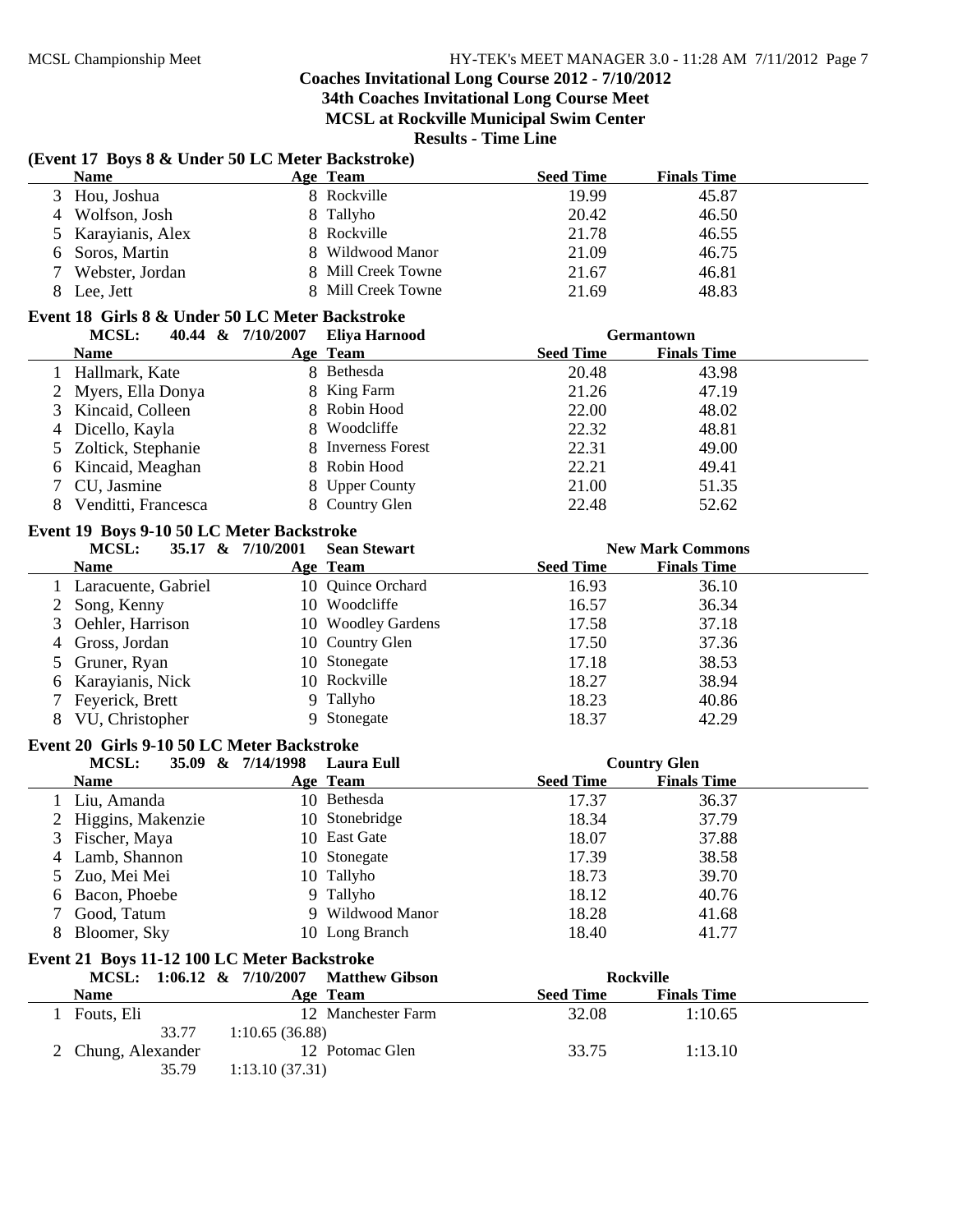## **Coaches Invitational Long Course 2012 - 7/10/2012 34th Coaches Invitational Long Course Meet**

**MCSL at Rockville Municipal Swim Center**

|               |                            | Results - Thing Phile<br>(Event 21 Boys 11-12 100 LC Meter Backstroke) |                  |                                            |  |
|---------------|----------------------------|------------------------------------------------------------------------|------------------|--------------------------------------------|--|
|               | <b>Name</b>                | Age Team                                                               | <b>Seed Time</b> | <b>Finals Time</b>                         |  |
|               | 3 Wills, John              | 12 Old Georgetown                                                      | 33.73            | 1:13.88                                    |  |
|               | 35.55                      | 1:13.88(38.33)                                                         |                  |                                            |  |
| 4             | Kim, Justin                | 12 Woodcliffe                                                          | 33.31            | 1:14.81                                    |  |
|               | 36.26                      | 1:14.81(38.55)                                                         |                  |                                            |  |
| 5             | McCarthy, Gregory Fall     | 12 Glenwood                                                            | 34.22            | 1:15.38                                    |  |
|               | 36.00                      | 1:15.38 (39.38)                                                        |                  |                                            |  |
| 6             | Lazar, Aaron               | 11 Potomac Woods                                                       | 34.50            | 1:15.82                                    |  |
|               | 35.60                      | 1:15.82(40.22)                                                         |                  |                                            |  |
|               | Nguyen, Matthew            | 12 King Farm                                                           | 34.09            | 1:15.85                                    |  |
|               | 37.37                      | 1:15.85(38.48)                                                         |                  |                                            |  |
| 8             | Orcev, Djordje             | 11 Woodley Gardens                                                     | 34.10            | 1:16.62                                    |  |
|               | 36.54                      | 1:16.62(40.08)                                                         |                  |                                            |  |
|               |                            | Event 22 Girls 11-12 100 LC Meter Backstroke                           |                  |                                            |  |
|               | MCSL: 1:09.76 & 7/11/2000  | <b>Laura Eull</b>                                                      |                  | <b>Country Glen</b>                        |  |
|               | <b>Name</b>                | Age Team                                                               | <b>Seed Time</b> | <b>Finals Time</b>                         |  |
|               | 1 Wang, Emilyt             | 12 Upper County                                                        | 32.45            | $1:09.27 \&$                               |  |
|               | 33.92                      | 1:09.27(35.35)                                                         |                  |                                            |  |
| 2             | French, Olivia             | 12 Kentlands                                                           | 32.81            | 1:12.62                                    |  |
|               | 34.67                      | 1:12.62(37.95)                                                         |                  |                                            |  |
| 3             | Kannan, Hannah             | 12 Bethesda                                                            | 34.90            | 1:13.88                                    |  |
|               | 35.89                      | 1:13.88 (37.99)                                                        |                  |                                            |  |
| 4             | Elliott, Grace             | 12 Manchester Farm                                                     | 34.47            | 1:14.44                                    |  |
|               | 36.04                      | 1:14.44(38.40)                                                         |                  |                                            |  |
| 5             | McGrath, Olivia            | 12 Bethesda                                                            | 33.84            | 1:15.83                                    |  |
|               | 35.71                      | 1:15.83(40.12)                                                         |                  |                                            |  |
| 6             | Riddihough, Thiany         | 12 Carderock Springs                                                   | 34.56            | 1:18.64                                    |  |
|               | 37.24                      | 1:18.64(41.40)                                                         |                  |                                            |  |
| $\mathcal{L}$ | Merkin, Jocelyn            | 12 Rockshire                                                           | 35.61            | 1:18.82                                    |  |
|               | 38.46                      | 1:18.82(40.36)                                                         |                  |                                            |  |
|               | 8 Plihal, Olivia           | 12 Stonegate                                                           | 34.91            | 1:19.05                                    |  |
|               | 37.88                      | 1:19.05(41.17)                                                         |                  |                                            |  |
|               |                            |                                                                        |                  |                                            |  |
|               |                            | Event 23 Boys 13-14 100 LC Meter Backstroke                            |                  |                                            |  |
|               | MCSL:<br><b>Name</b>       | 59.15 & 7/14/2009<br><b>Jack Conger</b><br>Age Team                    | <b>Seed Time</b> | <b>Flower Valley</b><br><b>Finals Time</b> |  |
|               |                            |                                                                        |                  |                                            |  |
|               | 1 Alaniz, Griffin          | 13 Connecticut Belair                                                  | 30.89            | 1:04.51                                    |  |
|               | 31.99                      | 1:04.51(32.52)                                                         |                  |                                            |  |
|               | Ashkin, Jase<br>32.28      | 14 King Farm                                                           | 30.40            | 1:06.22                                    |  |
|               |                            | 1:06.22(33.94)<br>13 Tilden Woods                                      |                  |                                            |  |
|               | Horikawa, Nozomi<br>33.26  |                                                                        | 30.78            | 1:08.05                                    |  |
|               |                            | 1:08.05(34.79)<br>14 Westleigh                                         |                  | 1:08.40                                    |  |
|               | Hazel, Sawyer<br>33.71     | 1:08.40(34.69)                                                         | 31.15            |                                            |  |
|               |                            | 14 Rockville                                                           |                  |                                            |  |
| 5             | Jeang, John<br>33.58       |                                                                        | 30.18            | 1:09.05                                    |  |
|               |                            | 1:09.05(35.47)<br>13 Potomac Glen                                      |                  |                                            |  |
| b             | Tiberino, Matthew<br>33.78 |                                                                        | 31.03            | 1:09.42                                    |  |
|               |                            | 1:09.42(35.64)<br>14 Wildwood Manor                                    | 31.28            | 1:12.65                                    |  |
|               | Davila, Jordan<br>34.91    | 1:12.65(37.74)                                                         |                  |                                            |  |
|               | Yook, Daniel               | 14 Rockshire                                                           | 29.74            | DQ                                         |  |
|               | 31.19                      | DQ (32.43)                                                             |                  |                                            |  |
|               |                            |                                                                        |                  |                                            |  |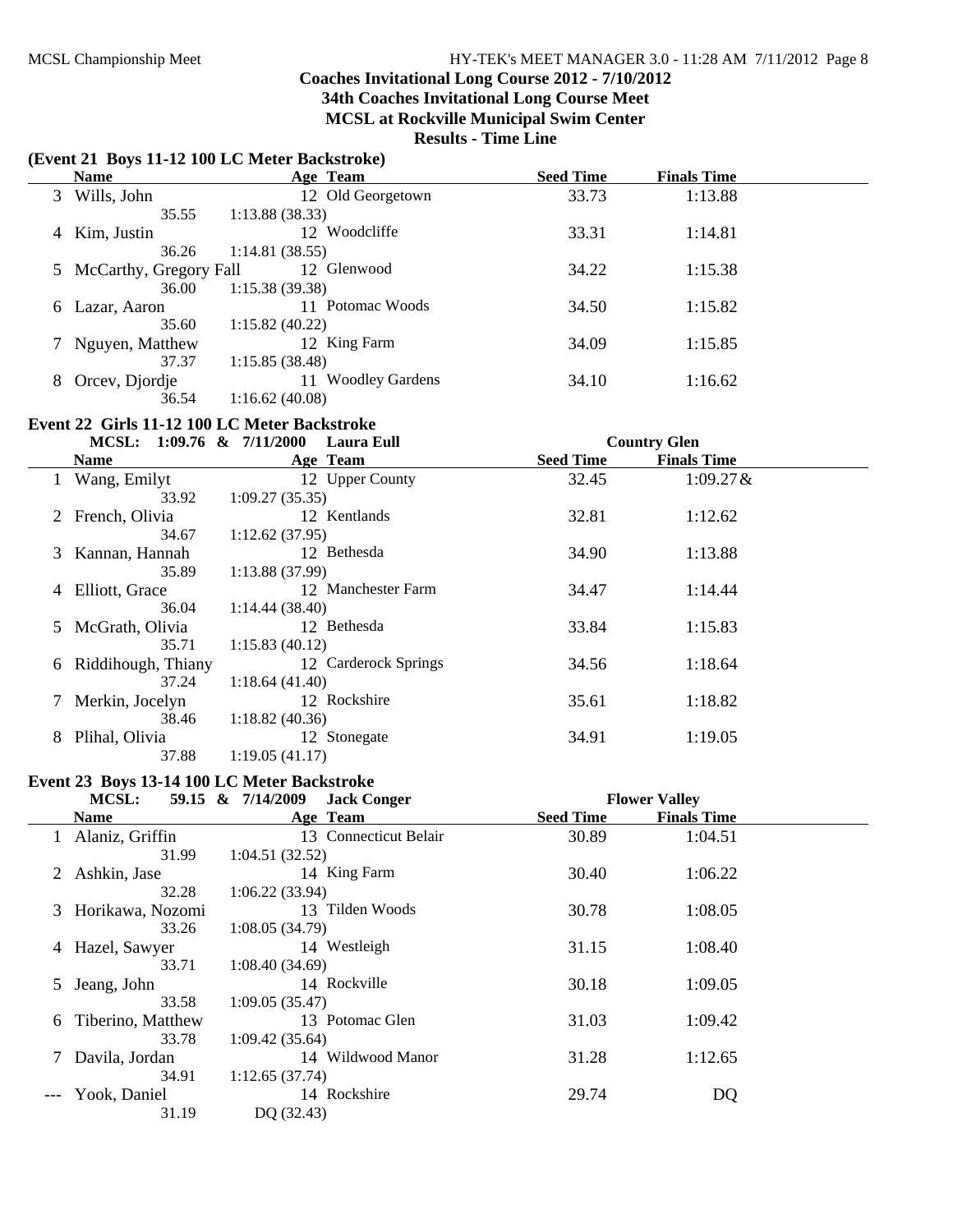### **Coaches Invitational Long Course 2012 - 7/10/2012 34th Coaches Invitational Long Course Meet**

**MCSL at Rockville Municipal Swim Center**

**Results - Time Line**

|   | Event 24 Girls 13-14 100 LC Meter Backstroke |                                        |                        |                         |                    |  |  |
|---|----------------------------------------------|----------------------------------------|------------------------|-------------------------|--------------------|--|--|
|   |                                              | MCSL: 1:06.89 & 7/13/2004 Megan Waters |                        | <b>Mill Creek Towne</b> |                    |  |  |
|   | <b>Name</b>                                  | Age Team                               | <b>Seed Time</b>       |                         | <b>Finals Time</b> |  |  |
|   | 1 Lindsey, Hannah                            | 14 Regency Estates                     |                        | 30.23                   | $1:06.47 \&$       |  |  |
|   | 32.57                                        | 1:06.47(33.90)                         |                        |                         |                    |  |  |
|   | 2 Johnson, Catherine                         | 14 Twin Farms                          |                        | 32.74                   | 1:08.59            |  |  |
|   | 32.70                                        | 1:08.59(35.89)                         |                        |                         |                    |  |  |
|   | 3 GU, Elaina                                 | 14 Rockville                           |                        | 32.02                   | 1:09.08            |  |  |
|   | 34.27                                        | 1:09.08(34.81)                         |                        |                         |                    |  |  |
|   | 4 Alvarado, Carly                            | 14 Upper County                        |                        | 31.93                   | 1:10.97            |  |  |
|   | 33.61                                        | 1:10.97(37.36)                         |                        |                         |                    |  |  |
|   | 5 Goetcheus, Grace                           | 14 Cedarbrook                          |                        | 32.19                   | 1:12.25            |  |  |
|   | 34.10                                        | 1:12.25(38.15)                         |                        |                         |                    |  |  |
| 6 | Haeberle, Lily                               | 13 Franklin Knolls                     |                        | 32.59                   | 1:13.23            |  |  |
|   | 35.23                                        | 1:13.23(38.00)                         |                        |                         |                    |  |  |
|   | 7 Karl, Meghan                               | 14 Flower Valley                       |                        | 33.55                   | 1:13.67            |  |  |
|   | 35.74                                        | 1:13.67(37.93)                         |                        |                         |                    |  |  |
| 8 | Spivey, Lillie                               |                                        | 14 Washingtonian Woods | 33.64                   | 1:16.02            |  |  |
|   | 35.81                                        | 1:16.02(40.21)                         |                        |                         |                    |  |  |

### **Event 25 Men 15-18 200 LC Meter Backstroke**

|   | MCSL: $2:04.34 \& 7/8/2008$ |                                     | <b>Brady Fox</b>                  |                  | <b>Hallowell</b>   |  |
|---|-----------------------------|-------------------------------------|-----------------------------------|------------------|--------------------|--|
|   | <b>Name</b>                 | Age Team                            |                                   | <b>Seed Time</b> | <b>Finals Time</b> |  |
|   | 1 Conger, Jack              | 17 Flower Valley                    |                                   | 56.81            | $2:01.04 \&$       |  |
|   | 28.37                       |                                     | $59.02(30.65)$ $1:30.30(31.28)$   | 2:01.04(30.74)   |                    |  |
|   | 2 Powell, Garrett           |                                     | 17 Tilden Woods                   | 59.63            | 2:06.68            |  |
|   | 29.07                       |                                     | $1:00.93(31.86)$ $1:33.69(32.76)$ | 2:06.68(32.99)   |                    |  |
|   | 3 Gibson, Andrew            |                                     | 15 Westleigh                      | 1:01.75          | 2:15.46            |  |
|   | 31.43                       |                                     | $1:05.57(34.14)$ $1:40.21(34.64)$ | 2:15.46(35.25)   |                    |  |
|   | 4 Rios JR, Jorge            |                                     | 17 Long Branch                    | 1:01.72          | 2:17.32            |  |
|   | 31.94                       |                                     | $1:06.25(34.31)$ $1:41.80(35.55)$ | 2:17.32(35.52)   |                    |  |
|   | 5 Goldstein, Brandon        | 15 Lakeland                         |                                   | 1:01.84          | 2:17.70            |  |
|   | 32.00                       |                                     | $1:06.50(34.50)$ $1:42.36(35.86)$ | 2:17.70(35.34)   |                    |  |
|   | 6 Pham, Tyler               |                                     | 18 North Creek                    | 1:01.68          | 2:18.69            |  |
|   | 32.05                       |                                     | $1:07.26(35.21)$ $1:42.72(35.46)$ | 2:18.69(35.97)   |                    |  |
|   | 7 Freeman, John             |                                     | 16 Kentlands                      | 1:01.98          | 2:23.72            |  |
|   | 32.94                       |                                     | $1:08.61(35.67)$ $1:46.26(37.65)$ | 2:23.72(37.46)   |                    |  |
| 8 | Gibson, Matt                | 17 Eldwick                          |                                   | 1:01.11          | 2:37.91            |  |
|   | 30.41                       | $1:03.65(33.24)$ $2:37.91(1:34.26)$ |                                   |                  |                    |  |

#### **Event 26 Women 15-18 200 LC Meter Backstroke MCSL: 2:19.14 & 7/14/2009 Potomac Woods Kaitlin Mills**

|   | MCSL: $\angle 2.19.14 \& 1/14/2009$ |                | Kaitiin mills                       |                  | Potomac woods      |  |
|---|-------------------------------------|----------------|-------------------------------------|------------------|--------------------|--|
|   | <b>Name</b>                         | Age Team       |                                     | <b>Seed Time</b> | <b>Finals Time</b> |  |
|   | Meyer, Charlotte                    |                | 17 Carderock Springs                | 1:06.14          | 2:20.47            |  |
|   | 32.64                               | 1:07.79(35.15) | 1:44.08 (36.29)                     | 2:20.47(36.39)   |                    |  |
|   | 2 Vanderweele, Chelsea              |                | 18 Long Branch                      | 1:08.47          | 2:22.13            |  |
|   | 33.61                               | 1:08.86(35.25) | 1:46.10 (37.24)                     | 2:22.13(36.03)   |                    |  |
|   | 3 Horikawa, Natsumi                 |                | 15 Tilden Woods                     | 1:06.63          | 2:22.98            |  |
|   | 33.27                               | 1:09.21(35.94) | 1:46.00(36.79)                      | 2:22.98(36.98)   |                    |  |
| 4 | Anderson, Ellen                     |                | 18 North Creek                      | 1:08.75          | 2:25.09            |  |
|   | 33.28                               |                | $1:09.60(36.32)$ $2:25.09(1:15.49)$ |                  |                    |  |
|   | 5 Mulquin, Catherine                |                | 17 Mill Creek Towne                 | 1:08.44          | 2:25.66            |  |
|   | 32.46                               | 1:09.32(36.86) | 1:48.37(39.05)                      | 2:25.66(37.29)   |                    |  |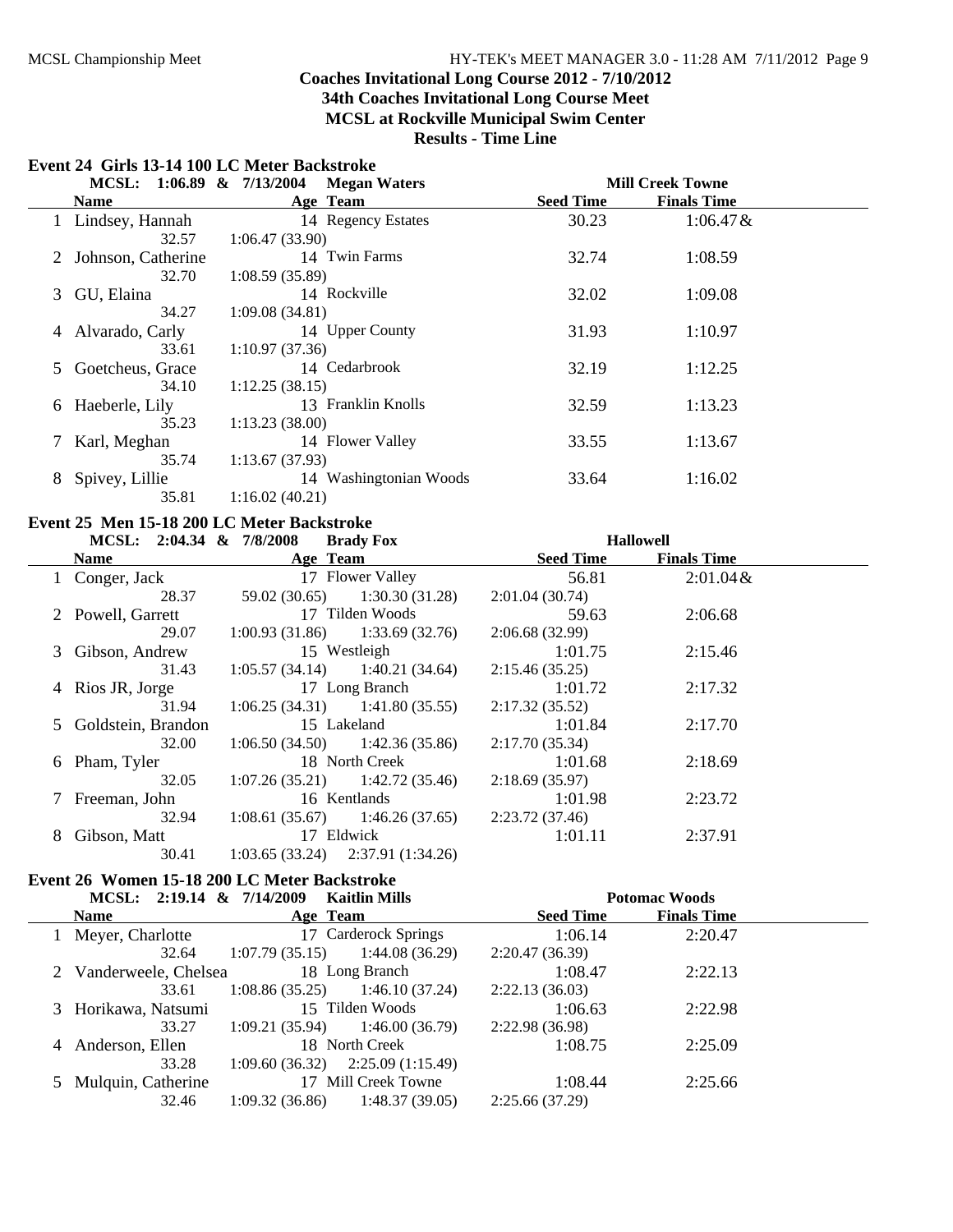## **Coaches Invitational Long Course 2012 - 7/10/2012 34th Coaches Invitational Long Course Meet**

**MCSL at Rockville Municipal Swim Center**

|       | (Event 26 Women 15-18 200 LC Meter Backstroke)             |                |                                 |                  |                                       |  |
|-------|------------------------------------------------------------|----------------|---------------------------------|------------------|---------------------------------------|--|
|       | <b>Name</b>                                                |                | Age Team                        | <b>Seed Time</b> | <b>Finals Time</b>                    |  |
|       | 6 Ferguson, Ashleigh                                       |                | 18 Woodley Gardens              | 1:08.10          | 2:26.22                               |  |
|       | 34.16                                                      | 1:11.27(37.11) | 1:49.78(38.51)                  | 2:26.22(36.44)   |                                       |  |
| 7     | Johnson, Morgan                                            |                | 16 Norbeck Grove                | 1:09.35          | 2:28.85                               |  |
|       | 33.88                                                      | 1:11.36(37.48) | 1:50.19(38.83)                  | 2:28.85(38.66)   |                                       |  |
| 8     | Sun, Scarlett                                              |                | 15 Rockville                    | 1:08.79          | 2:29.79                               |  |
|       | 34.72                                                      | 1:12.47(37.75) | 1:51.53(39.06)                  | 2:29.79(38.26)   |                                       |  |
|       | Event 27 Boys 8 & Under 50 LC Meter Breaststroke           |                |                                 |                  |                                       |  |
|       | MCSL:<br>44.05 & 7/12/2011                                 |                | <b>Darius Truong</b>            |                  | <b>Rockville</b>                      |  |
|       | <b>Name</b>                                                |                | Age Team                        | <b>Seed Time</b> | <b>Finals Time</b>                    |  |
|       | 1 Cerone, Harrison                                         |                | 8 Darnestown                    | 21.06            | 45.79                                 |  |
| 2     | Marder, James                                              |                | 8 Little Falls                  | 23.47            | 48.34                                 |  |
| 3     | Tun, Ethan                                                 | 8              | Potomac                         | 22.10            | 48.78                                 |  |
| 4     | Soros, Martin                                              | 8              | Wildwood Manor                  | 24.06            | 52.02                                 |  |
| 5     | Golan, Nadav                                               | 8              | Norbeck Hills                   | 23.75            | 53.69                                 |  |
| 6     | Krishna-Rogers, Sachin                                     | 8              | <b>Montgomery Square</b>        | 24.75            | 54.13                                 |  |
| 7     | Hou, Joshua                                                | 8              | Rockville                       | 24.49            | 56.73                                 |  |
| 8     | Lin, Charles                                               |                | 8 Potomac Glen                  | 24.23            | 56.78                                 |  |
|       |                                                            |                |                                 |                  |                                       |  |
|       | Event 28 Girls 8 & Under 50 LC Meter Breaststroke<br>MCSL: |                |                                 |                  |                                       |  |
|       | 47.40 & 7/12/2005<br><b>Name</b>                           |                | <b>Sarah Kannan</b><br>Age Team | <b>Seed Time</b> | <b>Bethesda</b><br><b>Finals Time</b> |  |
|       | Curtis, Jackie                                             |                | 8 Stonegate                     | 24.15            | 51.81                                 |  |
|       |                                                            |                | Seven Locks                     | 23.91            | 52.54                                 |  |
| 2     | Mello, Valerie<br>See, Laura                               |                | Fallsmead                       | 24.50            | 54.61                                 |  |
| 3     |                                                            | 8              | Kentlands                       | 24.01            | 54.72                                 |  |
| 4     | Nyborg, Jessica                                            | 8              | <b>Upper County</b>             | 24.38            | 55.19                                 |  |
| 5     | CU, Jasmine                                                |                |                                 |                  |                                       |  |
| 6     | Trowern, Ursula                                            | 8              | Chevy Chase Rec<br>Lake Marion  | 23.97            | 55.53                                 |  |
| 7     | Sharp, Rachel                                              | 8              | 8 Potomac Woods                 | 24.52            | 57.36                                 |  |
| $---$ | Schneider, Caroline Taylor                                 |                |                                 | 23.83            | <b>DQ</b>                             |  |
|       | Event 29 Boys 9-10 50 LC Meter Breaststroke                |                |                                 |                  |                                       |  |
|       | MCSL:<br>39.44 & 7/13/2010                                 |                | <b>Robert Qian</b>              |                  | Germantown-PV                         |  |
|       | <b>Name</b>                                                |                | Age Team                        | <b>Seed Time</b> | <b>Finals Time</b>                    |  |
| 1     | Song, Kenny                                                |                | 10 Woodcliffe                   | 19.03            | 42.25                                 |  |
|       | 2 Li, Alan                                                 |                | 10 Rockville                    | 19.31            | 42.97                                 |  |
| 3     | Penafiel, Michael                                          |                | 10 Kenmont                      | 19.84            | 43.22                                 |  |
| 4     | Lindner, Jacob                                             |                | 10 Lakeland                     | 19.40            | 43.27                                 |  |
| 5     | McLaughlin, Evan                                           |                | 10 Westleigh                    | 20.37            | 43.84                                 |  |
| 6     | Nonato, Joe                                                |                | 10 Clopper's Mill               | 20.29            | 44.33                                 |  |
| 7     | Garcia, Daniel                                             |                | 9 Inverness Forest              | 20.05            | 44.70                                 |  |
| 8     | Furgeson, Timothy                                          |                | 10 Plantations                  | 20.36            | 46.39                                 |  |
|       | Event 30 Girls 9-10 50 LC Meter Breaststroke               |                |                                 |                  |                                       |  |
|       | <b>MCSL:</b><br>37.97 & 7/12/2011                          |                | <b>Rachel Danegger</b>          |                  | <b>Little Falls</b>                   |  |
|       | <b>Name</b>                                                |                | Age Team                        | <b>Seed Time</b> | <b>Finals Time</b>                    |  |
| 1     | Moss, Talia                                                |                | 10 River Falls                  | 18.04            | 38.99                                 |  |
| 2     | Huang, Rebecca                                             |                | 10 King Farm                    | 20.38            | 41.82                                 |  |
| 3     | Howley, Caroline                                           |                | 10 Potomac Woods                | 20.02            | 42.09                                 |  |
| 4     | Kannan, Leah                                               |                | 9 Bethesda                      | 20.00            | 43.43                                 |  |
| 5     | Wallace, Jordan                                            |                | 10 Stonegate                    | 19.90            | 43.54                                 |  |
|       |                                                            |                |                                 |                  |                                       |  |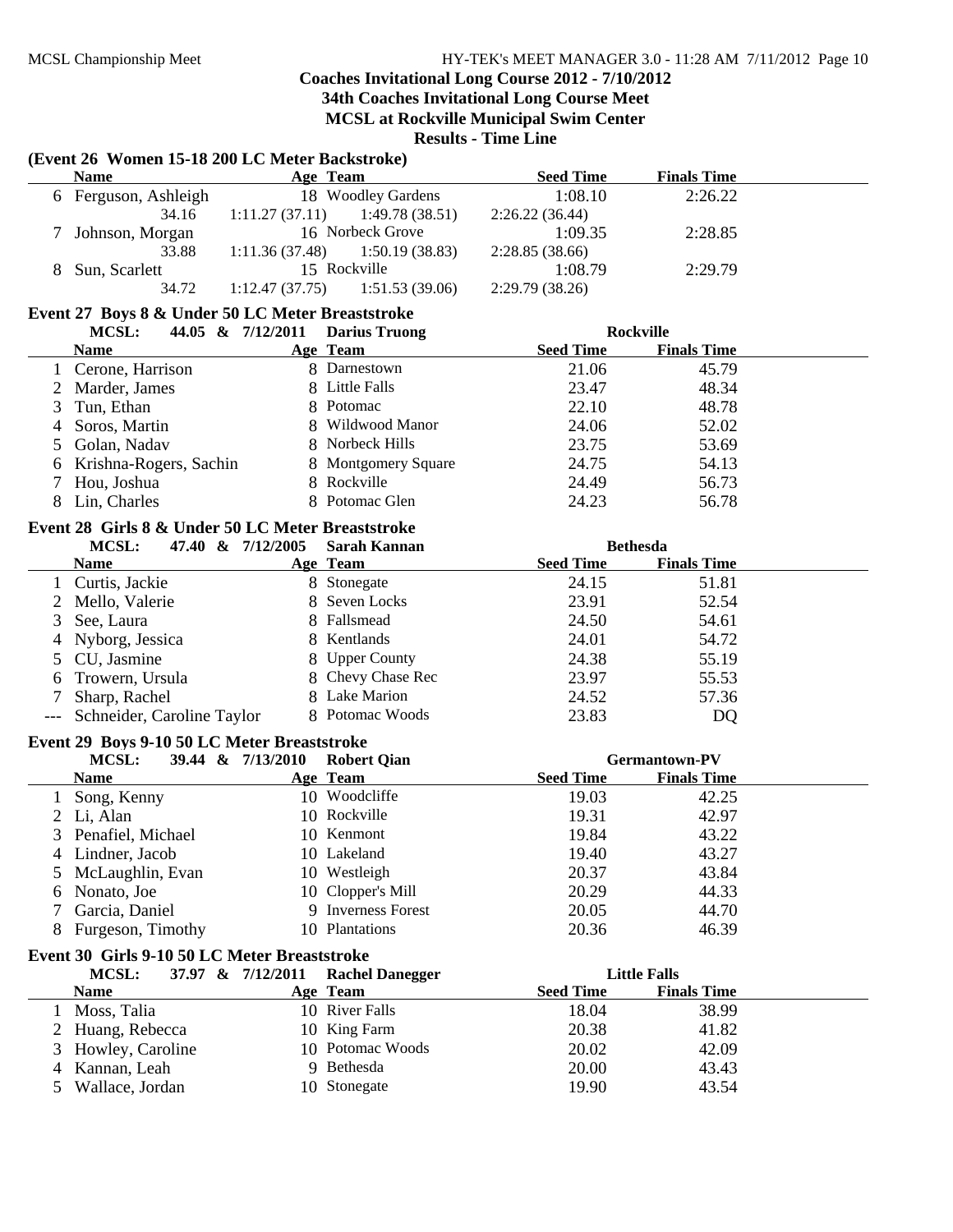## **Coaches Invitational Long Course 2012 - 7/10/2012 34th Coaches Invitational Long Course Meet MCSL at Rockville Municipal Swim Center**

|   | (Event 30 Girls 9-10 50 LC Meter Breaststroke) |                |                          |                  |                         |  |
|---|------------------------------------------------|----------------|--------------------------|------------------|-------------------------|--|
|   | <b>Name</b>                                    |                | Age Team                 | <b>Seed Time</b> | <b>Finals Time</b>      |  |
|   | 6 GU, Michelle                                 |                | 10 Upper County          | 20.28            | 43.99                   |  |
|   | 7 Johnson, Sarah                               |                | 10 Mohican               | 20.35            | 46.33                   |  |
|   | 8 Feldberg, Sacha                              |                | 10 Country Glen          | 20.28            | 46.56                   |  |
|   |                                                |                |                          |                  |                         |  |
|   | Event 31 Boys 11-12 100 LC Meter Breaststroke  |                |                          |                  |                         |  |
|   | MCSL: 1:14.77 & 7/8/2008                       |                | <b>Harrison Gu</b>       |                  | <b>Rockville</b>        |  |
|   | <b>Name</b>                                    |                | Age Team                 | <b>Seed Time</b> | <b>Finals Time</b>      |  |
|   | 1 Garvey, Noah                                 |                | 12 Woodcliffe            | 34.72            | 1:16.44                 |  |
|   | 35.25                                          | 1:16.44(41.19) |                          |                  |                         |  |
| 2 | Sita, John                                     |                | 12 Bethesda              | 37.72            | 1:21.97                 |  |
|   | 39.85                                          | 1:21.97(42.12) |                          |                  |                         |  |
| 3 | Blazes, Jack                                   |                | 12 Bannockburn           | 38.52            | 1:22.09                 |  |
|   | 39.84                                          | 1:22.09(42.25) |                          |                  |                         |  |
| 4 | Clado, John                                    |                | 11 Rockville             | 36.03            | 1:22.21                 |  |
|   | 39.00                                          | 1:22.21(43.21) |                          |                  |                         |  |
| 5 | Talcott, Wyatt                                 |                | 12 River Falls           | 37.41            | 1:23.57                 |  |
|   | 38.87                                          | 1:23.57(44.70) |                          |                  |                         |  |
| 6 | Qian, Robert                                   |                | 12 Upper County          | 36.69            | 1:24.18                 |  |
|   | 40.11                                          | 1:24.18(44.07) |                          |                  |                         |  |
| 7 | Howley, Joe                                    |                | 12 Potomac Woods         | 37.53            | 1:24.79                 |  |
|   | 40.02                                          | 1:24.79(44.77) |                          |                  |                         |  |
| 8 | Youth, Zack                                    |                | 11 Garrett Park          | 38.22            | 1:27.35                 |  |
|   | 39.52                                          | 1:27.35(47.83) |                          |                  |                         |  |
|   |                                                |                |                          |                  |                         |  |
|   | Event 32 Girls 11-12 100 LC Meter Breaststroke |                |                          |                  |                         |  |
|   | MCSL: 1:16.93 & 7/10/2001                      |                | <b>Susan Kim</b>         |                  | <b>New Mark Commons</b> |  |
|   |                                                |                |                          |                  |                         |  |
|   | <b>Name</b>                                    | Age Team       |                          | <b>Seed Time</b> | <b>Finals Time</b>      |  |
|   | 1 Danegger, Rachel                             |                | 11 Little Falls          | 36.12            | 1:20.82                 |  |
|   | 37.66                                          | 1:20.82(43.16) |                          |                  |                         |  |
| 2 | Meisel, Gabi                                   |                | 11 North Chevy Chase     | 39.75            | 1:24.85                 |  |
|   | 39.38                                          | 1:24.85(45.47) |                          |                  |                         |  |
| 3 | Marquez, Sasha                                 |                | 12 Daleview              | 38.82            | 1:25.03                 |  |
|   | 40.48                                          | 1:25.03(44.55) |                          |                  |                         |  |
|   | 4 Nugent, Celine                               |                | 12 Tilden Woods          | 38.01            | 1:26.07                 |  |
|   | 41.35                                          | 1:26.07(44.72) |                          |                  |                         |  |
| 5 | Tarbrake, Grace                                |                | 12 Stonegate             | 39.43            | 1:26.16                 |  |
|   | 41.40                                          | 1:26.16(44.76) |                          |                  |                         |  |
|   |                                                |                | 11 Hallowell             | 39.65            | 1:26.22                 |  |
|   | Wade, Allison<br>40.62                         | 1:26.22(45.60) |                          |                  |                         |  |
|   |                                                |                |                          |                  |                         |  |
|   | Sanidad, Cassie<br>40.31                       |                | 11 Stonegate             | 38.18            | 1:27.00                 |  |
|   |                                                | 1:27.00(46.69) |                          |                  |                         |  |
| 8 | Mayer, Anna                                    |                | 12 Flower Hill           | 39.33            | 1:28.04                 |  |
|   | 41.28                                          | 1:28.04(46.76) |                          |                  |                         |  |
|   | Event 33 Boys 13-14 100 LC Meter Breaststroke  |                |                          |                  |                         |  |
|   | MCSL: 1:08.41 & 7/12/2011                      |                | <b>Carsten Vissering</b> |                  | Old Georgetown-P        |  |
|   | <b>Name</b>                                    |                | Age Team                 | <b>Seed Time</b> | <b>Finals Time</b>      |  |
| 1 | Kim, Abraham                                   |                | 14 Country Glen          | 32.92            | 1:12.00                 |  |
|   | 34.76                                          | 1:12.00(37.24) |                          |                  |                         |  |
|   | 2 Afolabi-Brown, Kenneth<br>34.17              | 1:13.18(39.01) | 13 Lake Marion           | 33.59            | 1:13.18                 |  |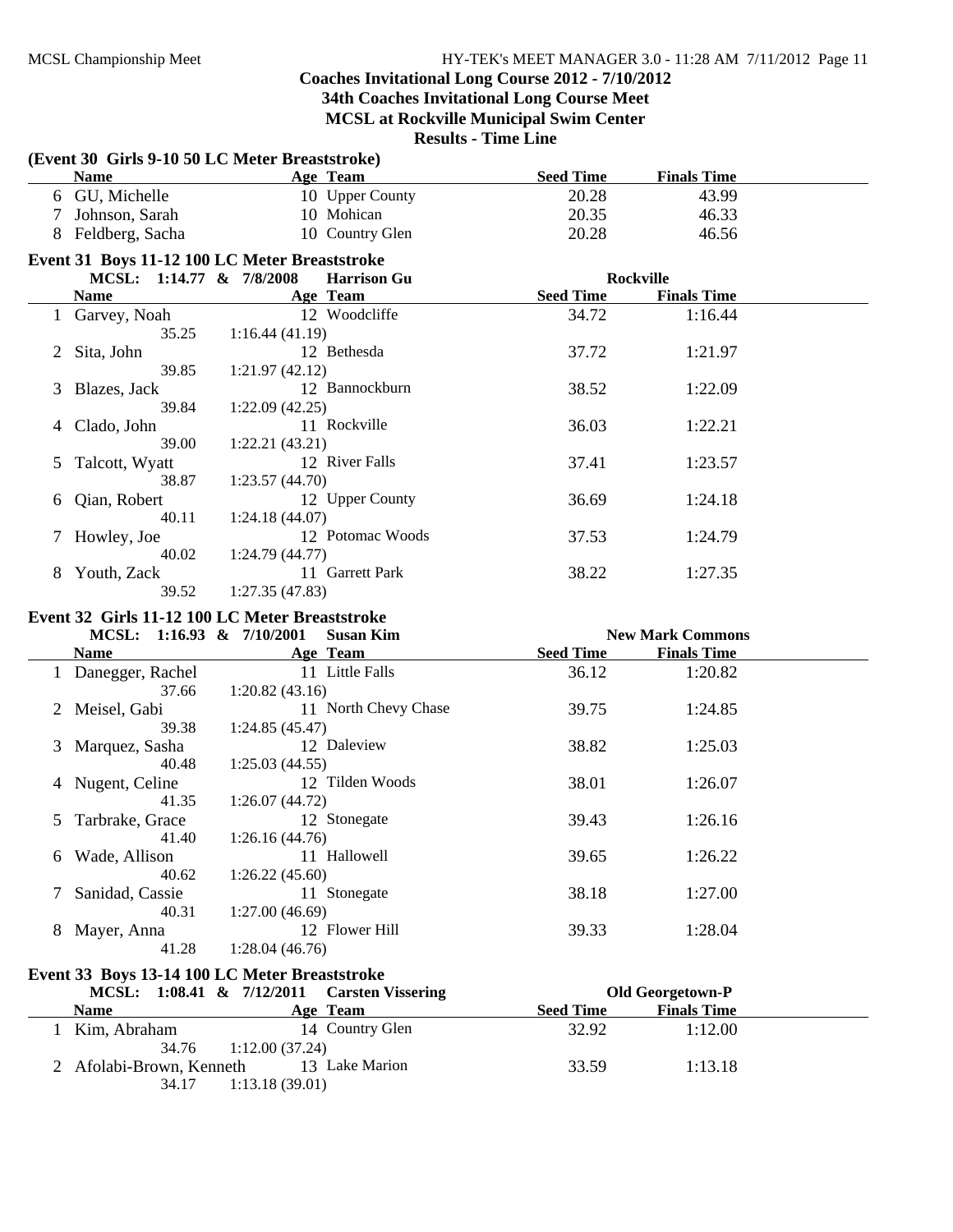# **Coaches Invitational Long Course 2012 - 7/10/2012 34th Coaches Invitational Long Course Meet**

**MCSL at Rockville Municipal Swim Center**

**Results - Time Line**

|    |                          |                                                 | Results - Thine Line |                      |  |
|----|--------------------------|-------------------------------------------------|----------------------|----------------------|--|
|    |                          | (Event 33 Boys 13-14 100 LC Meter Breaststroke) |                      |                      |  |
|    | <b>Name</b>              | Age Team                                        | <b>Seed Time</b>     | <b>Finals Time</b>   |  |
| 3  | Amitay, Ethan            | 14 Forest Knolls                                | 33.78                | 1:13.91              |  |
|    | 34.31                    | 1:13.91(39.60)                                  |                      |                      |  |
| 4  | Tarter, Samuel           | 13 Upper County                                 | 33.90                | 1:15.26              |  |
|    | 35.87                    | 1:15.26(39.39)                                  |                      |                      |  |
| 5. | Gerber, Drew             | 14 Country Glen                                 | 34.09                | 1:15.28              |  |
|    | 35.30                    | 1:15.28(39.98)                                  |                      |                      |  |
| 6  | O'Leary, Ryan            | 13 Upper County                                 | 34.12                | 1:15.51              |  |
|    | 35.26                    | 1:15.51(40.25)                                  |                      |                      |  |
|    | Edskes, Bouke            | 14 Upper County                                 | 34.18                | 1:16.52              |  |
|    | 36.35                    | 1:16.52(40.17)                                  |                      |                      |  |
| 8  | Sun, Lucky               | 14 Potomac Glen                                 | 34.03                | 1:19.18              |  |
|    | 36.53                    | 1:19.18(42.65)                                  |                      |                      |  |
|    |                          | Event 34 Girls 13-14 100 LC Meter Breaststroke  |                      |                      |  |
|    | MCSL: 1:14.15 & 7/8/2008 | <b>Sarah Haase</b>                              |                      | <b>Flower Valley</b> |  |
|    | <b>Name</b>              | Age Team                                        | <b>Seed Time</b>     | <b>Finals Time</b>   |  |
|    | Yegher, Jaycee           | 13 Darnestown                                   | 35.71                | 1:15.20              |  |
|    | 35.05                    | 1:15.20(40.15)                                  |                      |                      |  |
|    | Luigard, Claire          | 14 Daleview                                     | 35.81                | 1:19.73              |  |
|    | 37.53                    | 1:19.73(42.20)                                  |                      |                      |  |
| 3  | Kaplan, Mara             | 13 Potomac Woods                                | 36.75                | 1:19.93              |  |
|    | 38.06                    | 1:19.93(41.87)                                  |                      |                      |  |
| 4  | Song, Dorit              | 14 Upper County                                 | 37.05                | 1:20.99              |  |
|    | 38.75                    | 1:20.99(42.24)                                  |                      |                      |  |
|    |                          |                                                 |                      |                      |  |

|   | MCSL: 1:14.15 $\alpha$ // $\delta$ /2008 | Saran Haase           |                  | <b>Flower</b> valley |  |
|---|------------------------------------------|-----------------------|------------------|----------------------|--|
|   | <b>Name</b>                              | Age Team              | <b>Seed Time</b> | <b>Finals Time</b>   |  |
|   | 1 Yegher, Jaycee                         | 13 Darnestown         | 35.71            | 1:15.20              |  |
|   | 35.05                                    | 1:15.20(40.15)        |                  |                      |  |
|   | 2 Luigard, Claire                        | 14 Daleview           | 35.81            | 1:19.73              |  |
|   | 37.53                                    | 1:19.73(42.20)        |                  |                      |  |
|   | 3 Kaplan, Mara                           | 13 Potomac Woods      | 36.75            | 1:19.93              |  |
|   | 38.06                                    | 1:19.93(41.87)        |                  |                      |  |
| 4 | Song, Dorit                              | 14 Upper County       | 37.05            | 1:20.99              |  |
|   | 38.75                                    | 1:20.99(42.24)        |                  |                      |  |
|   | 5 Song, Kelsy                            | 14 Woodcliffe         | 37.01            | 1:21.41              |  |
|   | 38.19                                    | 1:21.41(43.22)        |                  |                      |  |
| 6 | Goetcheus, Grace                         | 14 Cedarbrook         | 36.69            | 1:22.65              |  |
|   | 39.28                                    | 1:22.65(43.37)        |                  |                      |  |
|   | Fulton, Kate                             | 14 Connecticut Belair | 36.79            | 1:22.90              |  |
|   | 38.72                                    | 1:22.90(44.18)        |                  |                      |  |
| 8 | Piepol, Ashley                           | 13 Tilden Woods       | 35.80            | 1:25.87              |  |
|   | 39.92                                    | 1:25.87(45.95)        |                  |                      |  |

### **Event 35 Men 15-18 200 LC Meter Breaststroke**

|   |                      | MCSL: 2:20.50 & 7/15/2003 Ryan Hurley |                    | <b>River Falls</b> |                    |  |
|---|----------------------|---------------------------------------|--------------------|--------------------|--------------------|--|
|   | <b>Name</b>          | Age Team                              |                    | <b>Seed Time</b>   | <b>Finals Time</b> |  |
|   | 1 Vissering, Carsten |                                       | 15 Old Georgetown  | 1:05.94            | 2:25.05            |  |
|   | 31.91                | $1:08.13(36.22)$ $1:46.65(38.52)$     |                    | 2:25.05(38.40)     |                    |  |
|   | 2 Song, Gregory      | 15 Darnestown                         |                    | 1:09.38            | 2:28.42            |  |
|   | 34.43                | $1:11.92(37.49)$ $1:50.39(38.47)$     |                    | 2:28.42(38.03)     |                    |  |
|   | 3 GU, Harrison       | 16 Rockville                          |                    | 1:07.69            | 2:28.70            |  |
|   | 34.18                | $1:11.99(37.81)$ $1:49.55(37.56)$     |                    | 2:28.70(39.15)     |                    |  |
|   | 4 Dickey, Austin     | 17 Westleigh                          |                    | 1:07.85            | 2:29.36            |  |
|   | 33.42                | $1:10.65(37.23)$ $1:50.77(40.12)$     |                    | 2:29.36(38.59)     |                    |  |
|   | 5 Ekstrom, Jonathan  | 18 Rock Creek                         |                    | 1:07.99            | 2:29.83            |  |
|   | 34.36                | $1:13.44(39.08)$ $1:51.67(38.23)$     |                    | 2:29.83(38.16)     |                    |  |
|   | 6 Din, Matthew       |                                       | 16 Woodley Gardens | 1:07.65            | 2:32.50            |  |
|   | 33.72                | $1:13.11(39.39)$ $1:52.45(39.34)$     |                    | 2:32.50(40.05)     |                    |  |
|   | 7 Ruggieri, Eric     | 18 Glenwood                           |                    | 1:09.16            | 2:37.05            |  |
|   | 35.26                | $1:14.49(39.23)$ $1:55.20(40.71)$     |                    | 2:37.05(41.85)     |                    |  |
| 8 | Lin, Eric            | 16 Upper County                       |                    | 1:09.01            | 2:42.58            |  |
|   | 34.67                | $1:14.60(39.93)$ $1:57.50(42.90)$     |                    | 2:42.58(45.08)     |                    |  |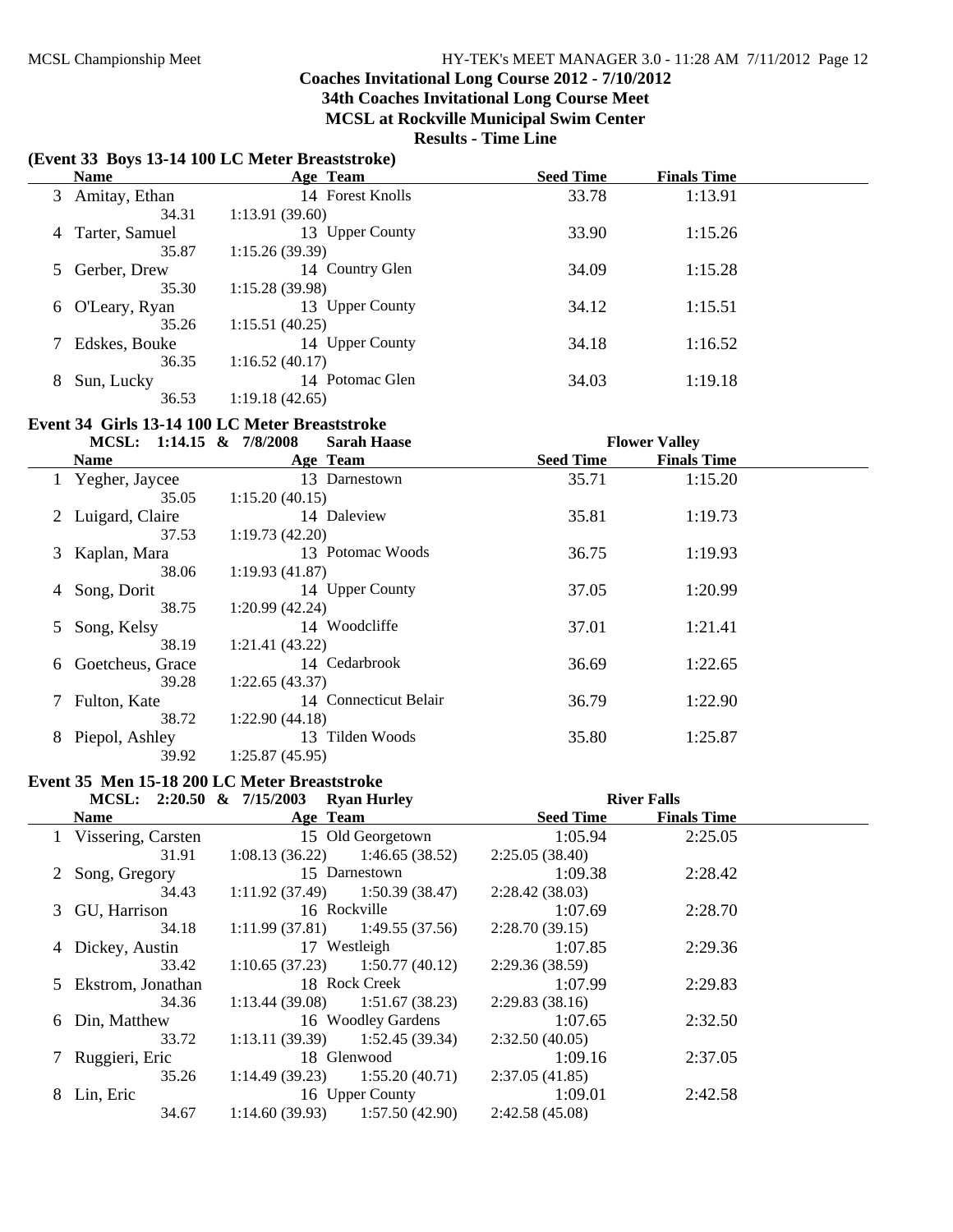## **Coaches Invitational Long Course 2012 - 7/10/2012 34th Coaches Invitational Long Course Meet**

**MCSL at Rockville Municipal Swim Center**

|    | Event 36 Women 15-18 200 LC Meter Breaststroke |                                           |                      |                  |                        |  |
|----|------------------------------------------------|-------------------------------------------|----------------------|------------------|------------------------|--|
|    | MCSL: 2:35.48 & 7/11/2006                      |                                           | <b>Colleen Haase</b> |                  | <b>Flower Valley</b>   |  |
|    | <b>Name</b>                                    |                                           | Age Team             | <b>Seed Time</b> | <b>Finals Time</b>     |  |
| 1  | Gould, Audrey                                  |                                           | 16 Seven Locks       | 1:17.70          | 2:46.22                |  |
|    | 37.09                                          | 1:19.13(42.04)                            | 2:02.28(43.15)       | 2:46.22 (43.94)  |                        |  |
|    | Hanson, Diana                                  |                                           | 17 Upper County      | 1:15.37          | 2:46.87                |  |
|    | 38.64                                          | 1:20.95(42.31)                            | 2:04.13(43.18)       | 2:46.87 (42.74)  |                        |  |
| 3  | Zhang, Emily                                   |                                           | 15 Rockville         | 1:18.30          | 2:48.10                |  |
|    | 38.90                                          | 1:21.25(42.35)                            | 2:04.93(43.68)       | 2:48.10 (43.17)  |                        |  |
| 4  | Kaplan, Zoe                                    |                                           | 16 Darnestown        | 1:17.18          | 2:49.68                |  |
|    | 38.59                                          | 1:21.01(42.42)                            | 2:04.78(43.77)       | 2:49.68 (44.90)  |                        |  |
| 5  | Nugent, Haley                                  |                                           | 15 Wildwood Manor    | 1:18.30          | 2:50.25                |  |
|    | 38.39                                          | 1:21.07(42.68)                            | 2:05.19(44.12)       | 2:50.25 (45.06)  |                        |  |
| 6  | Chen, Jessica                                  |                                           | 15 Rockville         | 1:16.20          | 2:50.63                |  |
|    | 38.30                                          | 1:21.10 (42.80)                           | 2:05.58(44.48)       | 2:50.63(45.05)   |                        |  |
| 7  | Deng, Lisa                                     |                                           | 16 Tallyho           | 1:18.96          | 2:51.44                |  |
|    | 39.92                                          | 1:22.66(42.74)                            | 2:07.30(44.64)       | 2:51.44(44.14)   |                        |  |
| 8  | Zimmerman, Kate                                |                                           | 15 Damascus          | 1:19.34          | 2:55.15                |  |
|    | 39.30                                          | 1:23.83(44.53)                            | 2:09.83(46.00)       | 2:55.15 (45.32)  |                        |  |
|    | Event 37 Boys 8 & Under 50 LC Meter Butterfly  |                                           |                      |                  |                        |  |
|    | <b>MCSL:</b>                                   | 36.87 & 7/12/2011<br><b>Darius Truong</b> |                      | <b>Rockville</b> |                        |  |
|    | <b>Name</b>                                    |                                           | Age Team             | <b>Seed Time</b> | <b>Finals Time</b>     |  |
|    | 1 Cerone, Harrison                             |                                           | 8 Darnestown         | 19.23            | 42.82                  |  |
| 2  | Nachod, Benjamin                               |                                           | 8 Germantown         | 19.17            | 43.22                  |  |
| 3  | Stewart, Brendan                               |                                           | 8 Flower Valley      | 19.74            | 43.61                  |  |
| 4  | Martin, Zach                                   |                                           | 8 Quince Orchard     | 18.87            | 45.26                  |  |
| 5  | Seen, Leo                                      |                                           | 8 Upper County       | 18.59            | 45.29                  |  |
| 6  | Wolfson, Josh                                  |                                           | 8 Tallyho            | 19.17            | 47.49                  |  |
| 7  | Linteris, Ben                                  |                                           | 8 Darnestown         | 20.11            | 47.64                  |  |
| 8  | Fu, Ethan                                      |                                           | 7 Rockville          | 20.18            | 50.34                  |  |
|    |                                                |                                           |                      |                  |                        |  |
|    | Event 38 Girls 8 & Under 50 LC Meter Butterfly |                                           |                      |                  |                        |  |
|    | MCSL:                                          | 38.18 & 7/15/1997                         | Nilasha Ghosh        |                  | <b>Flower Hill</b>     |  |
|    | <b>Name</b>                                    |                                           | Age Team             | <b>Seed Time</b> | <b>Finals Time</b>     |  |
| 1  | Berger, Jill                                   |                                           | 8 Little Falls       | 18.03            | 38.82                  |  |
| 2  | Noll, Emily                                    |                                           | 8 Merrimack Park     | 19.72            | 44.49                  |  |
| 3  | Baroldi, Giulia                                |                                           | 8 Potomac Glen       | 18.85            | 47.43                  |  |
|    | 4 Vanderzon, Delia                             |                                           | 8 Somerset           | 18.97            | 47.50                  |  |
|    | Zoltick, Stephanie                             |                                           | 8 Inverness Forest   | 21.02            | 48.00                  |  |
| 6  | Baird, Elena                                   |                                           | 8 Woodley Gardens    | 21.12            | 49.00                  |  |
| 7  | Myers, Ella Donya                              |                                           | 8 King Farm          | 20.17            | 50.50                  |  |
| 8  | Bobeck, Abbie                                  |                                           | 8 Somerset           | 21.09            | 52.15                  |  |
|    | Event 39 Boys 9-10 50 LC Meter Butterfly       |                                           |                      |                  |                        |  |
|    | MCSL:                                          | 32.09 & 7/12/2011                         | <b>Timmy Ellett</b>  |                  | <b>Tilden Woods-PV</b> |  |
|    | <b>Name</b>                                    |                                           | Age Team             | <b>Seed Time</b> | <b>Finals Time</b>     |  |
| 1  | Li, Alan                                       |                                           | 10 Rockville         | 15.39            | 34.01                  |  |
| 2  | Wang, Daniel                                   |                                           | 10 Rockshire         | 15.84            | 34.67                  |  |
| 3  | Sabad, Michael                                 |                                           | 10 Germantown        | 16.25            | 34.73                  |  |
| 4  | Gross, Jordan                                  |                                           | 10 Country Glen      | 16.27            | 34.88                  |  |
| 5. | Camacho, Steven                                |                                           | 10 Flower Hill       | 16.71            | 36.24                  |  |
|    |                                                |                                           |                      |                  |                        |  |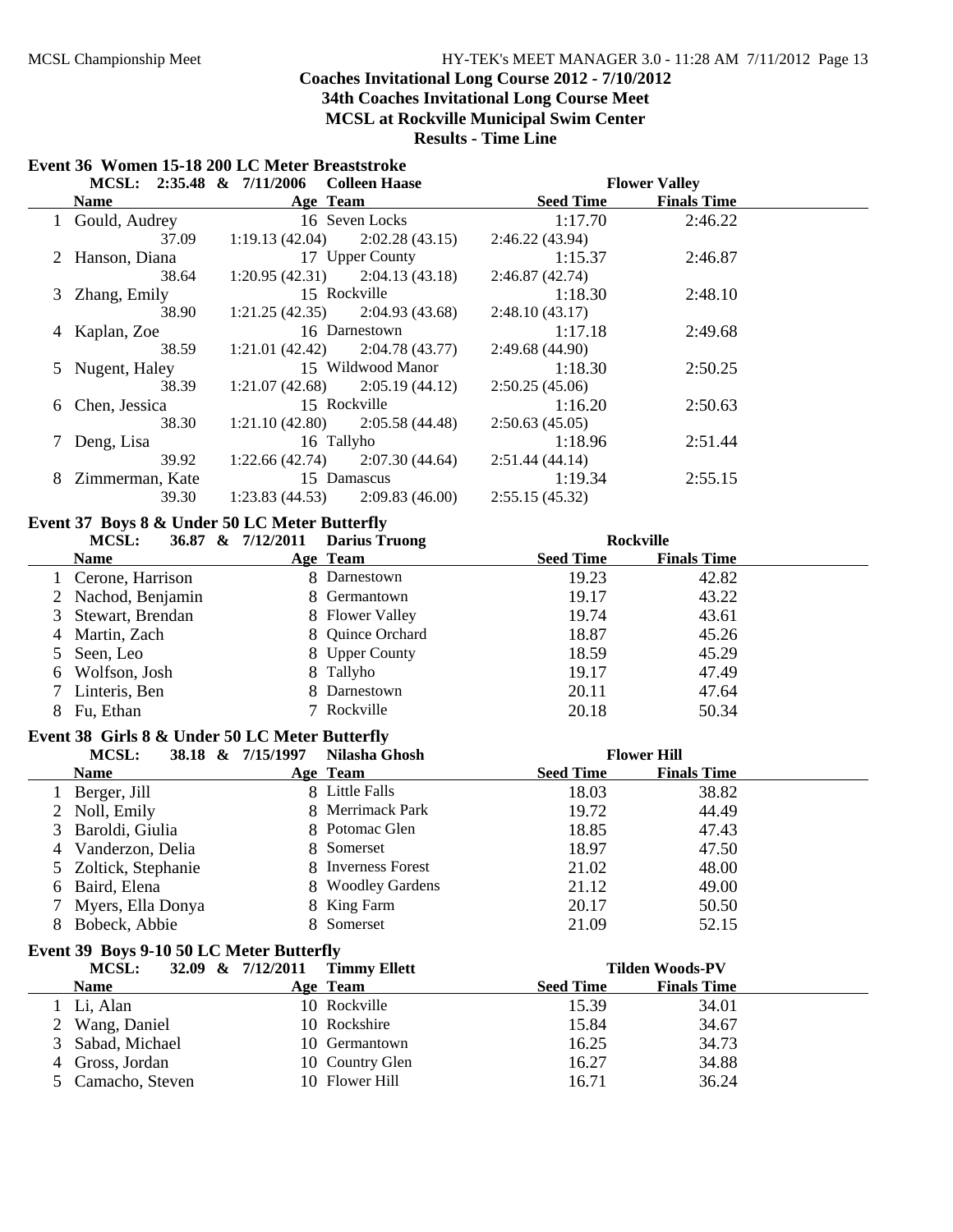## **Coaches Invitational Long Course 2012 - 7/10/2012 34th Coaches Invitational Long Course Meet MCSL at Rockville Municipal Swim Center**

|   | (Event 39 Boys 9-10 50 LC Meter Butterfly)         |                   |                       |                  |                      |  |
|---|----------------------------------------------------|-------------------|-----------------------|------------------|----------------------|--|
|   | <b>Name</b>                                        |                   | Age Team              | <b>Seed Time</b> | <b>Finals Time</b>   |  |
|   | 6 Egan, Niles                                      |                   | 10 North Chevy Chase  | 16.71            | 37.71                |  |
|   | 7 Zuo, Ben Long                                    |                   | 9 Tallyho             | 16.95            | 37.73                |  |
|   | 8 McLaughlin, Evan                                 |                   | 10 Westleigh          | 16.85            | 38.45                |  |
|   |                                                    |                   |                       |                  |                      |  |
|   | Event 40 Girls 9-10 50 LC Meter Butterfly<br>MCSL: | 33.32 & 7/10/2001 | <b>Heather Denman</b> |                  | <b>Norbeck Hills</b> |  |
|   | <b>Name</b>                                        |                   | Age Team              | <b>Seed Time</b> | <b>Finals Time</b>   |  |
|   | Sharkey, Megan Kenna                               |                   | 10 Potomac Woods      | 16.19            | 34.93                |  |
| 2 | Liu, Amanda                                        |                   | 10 Bethesda           | 16.21            | 35.51                |  |
| 3 | Zuo, Mei Mei                                       |                   | 10 Tallyho            | 16.55            | 35.55                |  |
| 4 | Burgett, Grace                                     |                   | 10 Tilden Woods       | 16.69            | 36.55                |  |
| 5 | Bacon, Phoebe                                      |                   | 9 Tallyho             | 16.41            | 36.62                |  |
|   | Moss, Talia                                        |                   | 10 River Falls        | 16.55            | 36.86                |  |
| 6 | Lefauve, Jolie                                     |                   | 10 Flower Valley      | 16.56            | 37.08                |  |
| 7 |                                                    |                   | 10 Rock Creek         |                  |                      |  |
|   | 8 Zupnik, Tatum                                    |                   |                       | 16.57            | 40.44                |  |
|   | Event 41 Boys 11-12 100 LC Meter Butterfly         |                   |                       |                  |                      |  |
|   | MCSL: 1:07.08 & 7/14/2009                          |                   | <b>Grant Goddard</b>  |                  | <b>Palisades</b>     |  |
|   | <b>Name</b>                                        |                   | Age Team              | <b>Seed Time</b> | <b>Finals Time</b>   |  |
|   | 1 Wijesekera, Sanjay                               |                   | 12 Rockville          | 30.16            | $1:06.31 \&$         |  |
|   | 30.67                                              | 1:06.31(35.64)    |                       |                  |                      |  |
| 2 | Ott, Brady                                         |                   | 12 Stonegate          | 30.62            | 1:09.06              |  |
|   | 31.25                                              | 1:09.06(37.81)    |                       |                  |                      |  |
| 3 | Ellett, Timmy                                      |                   | 11 Tilden Woods       | 31.66            | 1:09.37              |  |
|   | 32.25                                              | 1:09.37(37.12)    |                       |                  |                      |  |
| 4 | Fouts, Eli                                         |                   | 12 Manchester Farm    | 31.67            | 1:10.78              |  |
|   | 32.04                                              | 1:10.78(38.74)    |                       |                  |                      |  |
| 5 | Braviak, Matthew                                   |                   | 12 Tilden Woods       | 31.87            | 1:13.12              |  |
|   | 34.15                                              | 1:13.12(38.97)    |                       |                  |                      |  |
| 6 | Calder, Danny                                      |                   | 11 Mohican            | 32.00            | 1:13.70              |  |
|   | 34.51                                              | 1:13.70(39.19)    | 12 Germantown         | 31.86            | 1:13.83              |  |
| 7 | Wong, Michael                                      |                   |                       |                  |                      |  |
| 8 | 32.36<br>Song, Kevin                               | 1:13.83(41.47)    | 12 Woodcliffe         | 32.28            | 1:18.47              |  |
|   | 36.77                                              | 1:18.47(41.70)    |                       |                  |                      |  |
|   |                                                    |                   |                       |                  |                      |  |
|   | Event 42 Girls 11-12 100 LC Meter Butterfly        |                   |                       |                  |                      |  |
|   | MCSL: 1:07.97 & 7/15/2003 Heather Denman           |                   |                       |                  | <b>Tanterra</b>      |  |
|   | <b>Name</b>                                        |                   | Age Team              | <b>Seed Time</b> | <b>Finals Time</b>   |  |
|   | 1 French, Olivia                                   |                   | 12 Kentlands          | 31.86            | 1:08.75              |  |
|   | 32.41                                              | 1:08.75(36.34)    |                       |                  |                      |  |
| 2 | Wang, Emilyt                                       |                   | 12 Upper County       | 31.98            | 1:09.06              |  |
|   | 33.18                                              | 1:09.06(35.88)    |                       |                  |                      |  |
| 3 | Athey, Katie                                       |                   | 12 Hallowell          | 32.81            | 1:09.44              |  |
|   | 32.61                                              | 1:09.44(36.83)    |                       |                  |                      |  |
| 4 | Matusek, Ellie                                     |                   | 12 Mill Creek Towne   | 33.12            | 1:11.30              |  |
|   | 33.33                                              | 1:11.30(37.97)    | 11 Daleview           |                  |                      |  |
| 5 | Grant, Sammie                                      |                   |                       | 32.25            | 1:14.02              |  |
|   | 34.04                                              | 1:14.02(39.98)    | 12 Bethesda           | 33.12            | 1:14.75              |  |
| 6 | Kannan, Hannah<br>34.45                            | 1:14.75(40.30)    |                       |                  |                      |  |
|   |                                                    |                   |                       |                  |                      |  |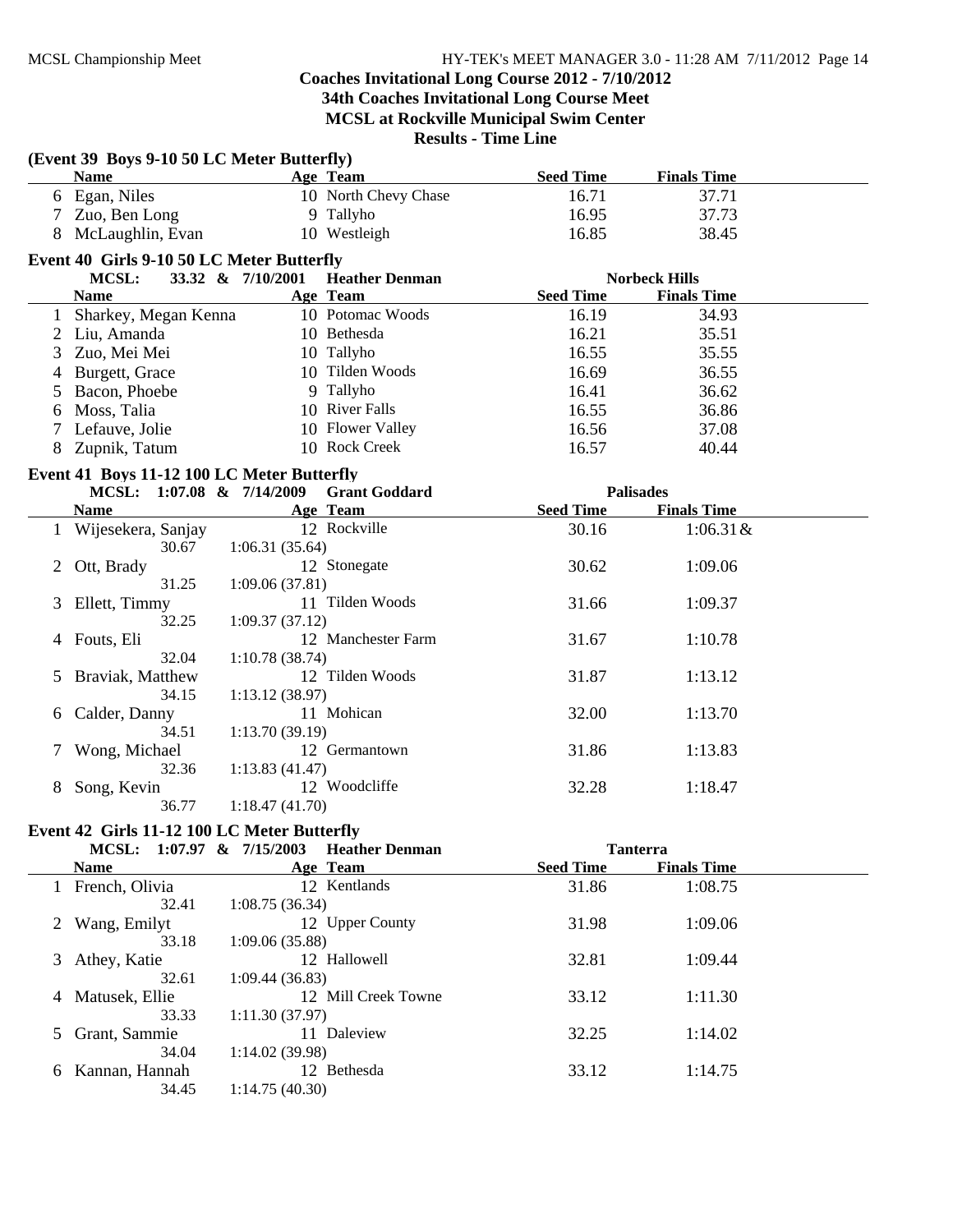## **Coaches Invitational Long Course 2012 - 7/10/2012 34th Coaches Invitational Long Course Meet MCSL at Rockville Municipal Swim Center**

|             |                                                            | (Event 42 Girls 11-12 100 LC Meter Butterfly) |                  |                                            |  |
|-------------|------------------------------------------------------------|-----------------------------------------------|------------------|--------------------------------------------|--|
|             | <b>Name</b>                                                | Age Team                                      | <b>Seed Time</b> | <b>Finals Time</b>                         |  |
| $7^{\circ}$ | Baigal, Arona<br>34.47                                     | 12 Germantown<br>1:14.78(40.31)               | 33.16            | 1:14.78                                    |  |
|             | Riddihough, Thiany<br>33.60                                | 12 Carderock Springs<br>1:14.87(41.27)        | 32.34            | 1:14.87                                    |  |
|             |                                                            |                                               |                  |                                            |  |
|             | Event 43 Boys 13-14 100 LC Meter Butterfly<br><b>MCSL:</b> | 57.75 & 7/14/2009<br><b>Jack Conger</b>       |                  |                                            |  |
|             | <b>Name</b>                                                | Age Team                                      | <b>Seed Time</b> | <b>Flower Valley</b><br><b>Finals Time</b> |  |
|             | 1 Treichel, Karl                                           | 14 Rockville                                  | 29.81            | 1:02.17                                    |  |
|             | 29.15                                                      | 1:02.17(33.02)                                |                  |                                            |  |
|             | 2 Ashkin, Jase                                             | 14 King Farm                                  | 29.47            | 1:03.30                                    |  |
|             | 29.95                                                      | 1:03.30(33.35)                                |                  |                                            |  |
| 3           | Hazel, Sawyer                                              | 14 Westleigh                                  | 29.43            | 1:03.54                                    |  |
|             | 29.78                                                      | 1:03.54(33.76)                                |                  |                                            |  |
| 4           | Silva, Vini                                                | 14 Tilden Woods                               | 29.47            | 1:04.49                                    |  |
|             | 30.20                                                      | 1:04.49 (34.29)                               |                  |                                            |  |
| 5           | Flood, James                                               | 14 Chevy Chase Rec                            | 29.75            | 1:04.57                                    |  |
|             | 31.11                                                      | 1:04.57(33.46)                                |                  |                                            |  |
| 6           | Alaniz, Griffin                                            | 13 Connecticut Belair                         | 29.71            | 1:06.67                                    |  |
|             | 30.99                                                      | 1:06.67(35.68)                                |                  |                                            |  |
|             | Berry, Kevin                                               | 14 Garrett Park                               | 29.90            | 1:06.87                                    |  |
|             | 31.03                                                      | 1:06.87(35.84)                                |                  |                                            |  |
|             | 8 Lin, Adrian                                              | 14 Potomac                                    | 29.98            | 1:08.17                                    |  |
|             | 31.24                                                      | 1:08.17(36.93)                                |                  |                                            |  |
|             | Event 44 Girls 13-14 100 LC Meter Butterfly                |                                               |                  |                                            |  |
|             | MCSL: 1:04.17 & 7/12/2011                                  | <b>Katie Ledecky</b>                          |                  | <b>Palisades</b>                           |  |
|             | <b>Name</b>                                                | Age Team                                      | <b>Seed Time</b> | <b>Finals Time</b>                         |  |
|             | 1 Zarchin, Maddy                                           | 13 Lakeland                                   | 30.88            | 1:08.60                                    |  |
|             | 32.98                                                      | 1:08.60(35.62)                                |                  |                                            |  |
| 2           | Han, Sherril                                               | 14 King Farm                                  | 31.56            | 1:08.87                                    |  |
|             | 32.79                                                      | 1:08.87(36.08)                                |                  |                                            |  |
| 3           | Kirsch, Sydney                                             | 14 Cedarbrook                                 | 30.77            | 1:09.04                                    |  |
|             | 31.82                                                      | 1:09.04(37.22)                                |                  |                                            |  |
| 4           | Gribble, Dylan Rachel                                      | 13 Manchester Farm                            | 31.94            | 1:10.09                                    |  |
|             | 33.24                                                      | 1:10.09(36.85)                                |                  |                                            |  |
| 5           | Kaplan, Mara                                               | 13 Potomac Woods                              | 31.76            | 1:12.83                                    |  |
|             | 33.85                                                      | 1:12.83 (38.98)                               |                  |                                            |  |
| 6           | WU, Fanny                                                  | 13 Woodcliffe                                 | 32.35            | 1:13.02                                    |  |
|             | 34.08                                                      | 1:13.02 (38.94)                               |                  |                                            |  |
| 7           | Shapiro, Frankie                                           | 14 River Falls                                | 32.09            | 1:13.20                                    |  |
|             | 34.24                                                      | 1:13.20(38.96)                                |                  |                                            |  |
| 8           | Braviak, Caroline                                          | 14 Tilden Woods                               | 32.04            | 1:13.68                                    |  |
|             | 35.02                                                      | 1:13.68(38.66)                                |                  |                                            |  |
|             | Event 45 Men 15-18 100 LC Meter Butterfly                  |                                               |                  |                                            |  |
|             | MCSL:                                                      | 56.31 & 7/8/2008<br><b>Sean Stewart</b>       |                  | <b>Woodley Gardens</b>                     |  |
|             | <b>Name</b>                                                | Age Team                                      | <b>Seed Time</b> | <b>Finals Time</b>                         |  |
|             | 1 Conger, Jack                                             | 17 Flower Valley                              | 25.89            | 53.94 &                                    |  |
|             | 25.12                                                      | 53.94 (28.82)                                 |                  |                                            |  |
|             | Foster, Jack                                               | 16 Glenwood                                   | 26.73            | 58.66                                      |  |
|             | 27.44                                                      | 58.66 (31.22)                                 |                  |                                            |  |